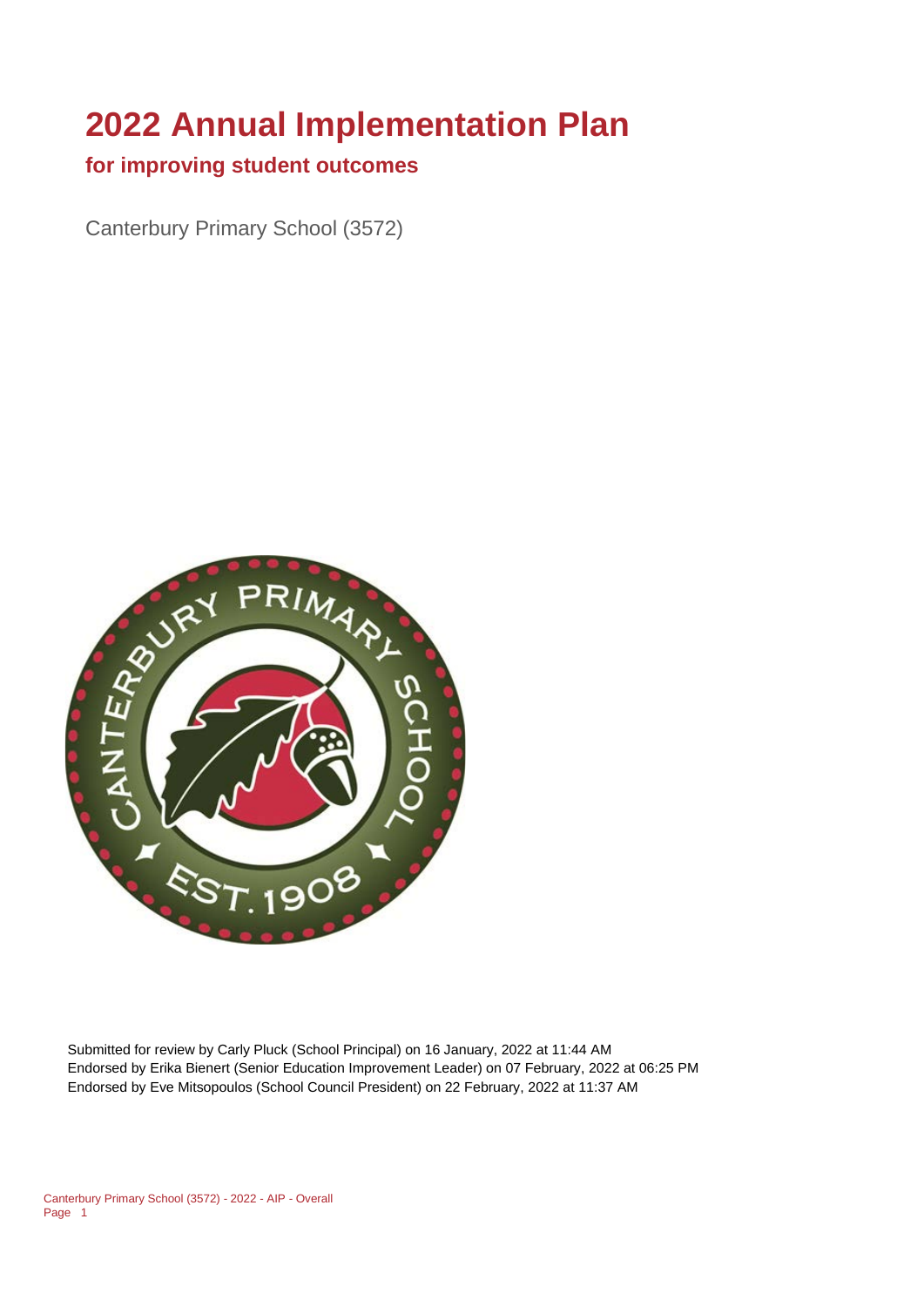# **Self-evaluation Summary - 2022**

|                                           | <b>FISO 2.0 Dimensions</b>                                                                                                                                                                                                       | <b>Self-evaluation Level</b> |
|-------------------------------------------|----------------------------------------------------------------------------------------------------------------------------------------------------------------------------------------------------------------------------------|------------------------------|
| <b>Teaching</b><br>and<br><b>Learning</b> | Documented teaching and learning program based on the Victorian<br>Curriculum and senior secondary pathways, incorporating extra-<br>curricula programs                                                                          |                              |
|                                           | Use of common and subject-specific high impact teaching and<br>learning strategies as part of a shared and responsive teaching and<br>learning model implemented through positive and supportive student-<br>staff relationships | Embedding                    |

| <b>Assessment</b> | Systematic use of assessment strategies and measurement practices<br>to obtain and provide feedback on student learning growth, attainment<br>and wellbeing capabilities | Embedding |
|-------------------|--------------------------------------------------------------------------------------------------------------------------------------------------------------------------|-----------|
|                   | Systematic use of data and evidence to drive the prioritisation,<br>development, and implementation of actions in schools and<br>classrooms.                             |           |

| Leadership | The strategic direction and deployment of resources to create and<br>reflect shared goals and values; high expectations; and a positive,<br>safe and orderly learning environment | Embedding |
|------------|-----------------------------------------------------------------------------------------------------------------------------------------------------------------------------------|-----------|
|            | Shared development of a culture of respect and collaboration with<br>positive and supportive relationships between students and staff at the<br>core                              |           |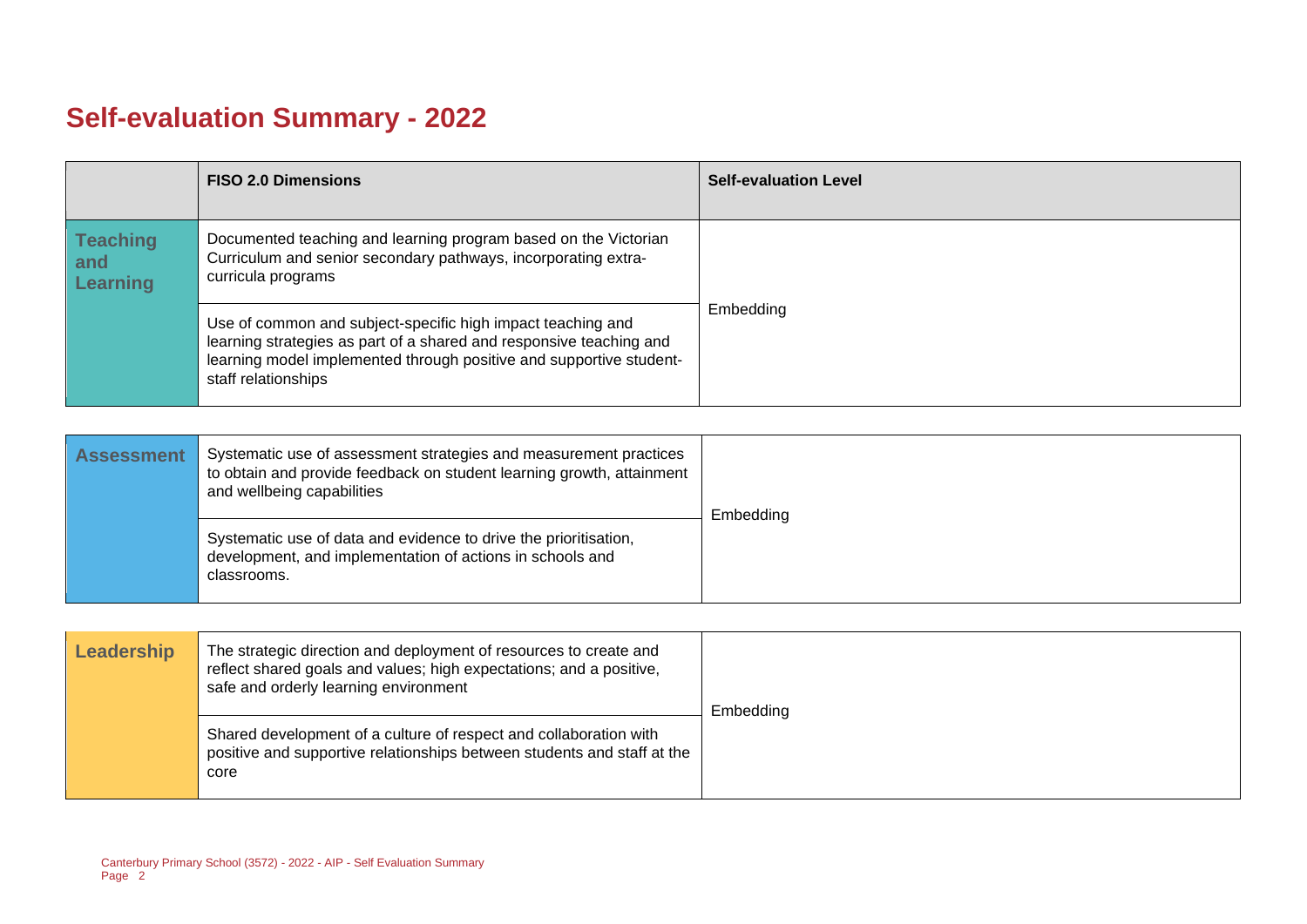| <b>Engagement</b> | Activation of student voice and agency, including in leadership and<br>learning, to strengthen students' participation and engagement in<br>school                                    | Embedding |
|-------------------|---------------------------------------------------------------------------------------------------------------------------------------------------------------------------------------|-----------|
|                   | Strong relationships and active partnerships between schools and<br>families/carers, communities, and organisations to strengthen<br>students' participation and engagement in school |           |

| <b>Support</b> | Responsive, tiered and contextualised approaches and strong<br>relationships to support student learning, wellbeing and inclusion                                         |          |
|----------------|---------------------------------------------------------------------------------------------------------------------------------------------------------------------------|----------|
|                | Effective use of resources and active partnerships with families/carers,<br>specialist providers and community organisations to provide<br>responsive support to students | Evolving |

| Enter your reflective comments | Despite disruption caused during further school closures in 2021, significant progress was made, particularly in relation to<br>teaching and learning. A school-wide Instructional Framework was reviewed, refined, implemented and monitored<br>throughout the year. This provided staff with a common language and supported teacher planning, lesson structure and<br>most importantly, student experience regardless of age or classroom. We also refined our Curriculum Framework,<br>Assessment Schedule and successfully delivered the Department's Tutor Learning Initiative. All staff participated in<br>professional learning related to spelling and differentiation, which was led collaboratively by the School Improvement Team.<br>In Term 2, we launched our CPS Learner Dispositions, which has supported all students to understand, on a surface level,<br>what it means to be a good learner, with further work planned for 2022 to embed this language for students, staff and<br>parents. The school community were engaged through weekly, virtual assemblies, and authentic opportunities for student<br>leadership were further explored and provided for students school-wide. For example, to coincide with our<br>Makerspace/Colour Run Fundraiser in Term 4, 2 students from each class were nominated by their peers to join the |
|--------------------------------|-----------------------------------------------------------------------------------------------------------------------------------------------------------------------------------------------------------------------------------------------------------------------------------------------------------------------------------------------------------------------------------------------------------------------------------------------------------------------------------------------------------------------------------------------------------------------------------------------------------------------------------------------------------------------------------------------------------------------------------------------------------------------------------------------------------------------------------------------------------------------------------------------------------------------------------------------------------------------------------------------------------------------------------------------------------------------------------------------------------------------------------------------------------------------------------------------------------------------------------------------------------------------------------------------------------------------------------------------------------------|
|                                | Makerspace Advisory Group, assisting teacher and principal class staff to plan and spend money raised, which equated to<br>approximately \$40,000. Our CPS Parliamentary Program continued, our Year 5 students refined Ministerial roles for 2022,<br>and we plan to include Year 3 students in the Senate in 2022.                                                                                                                                                                                                                                                                                                                                                                                                                                                                                                                                                                                                                                                                                                                                                                                                                                                                                                                                                                                                                                            |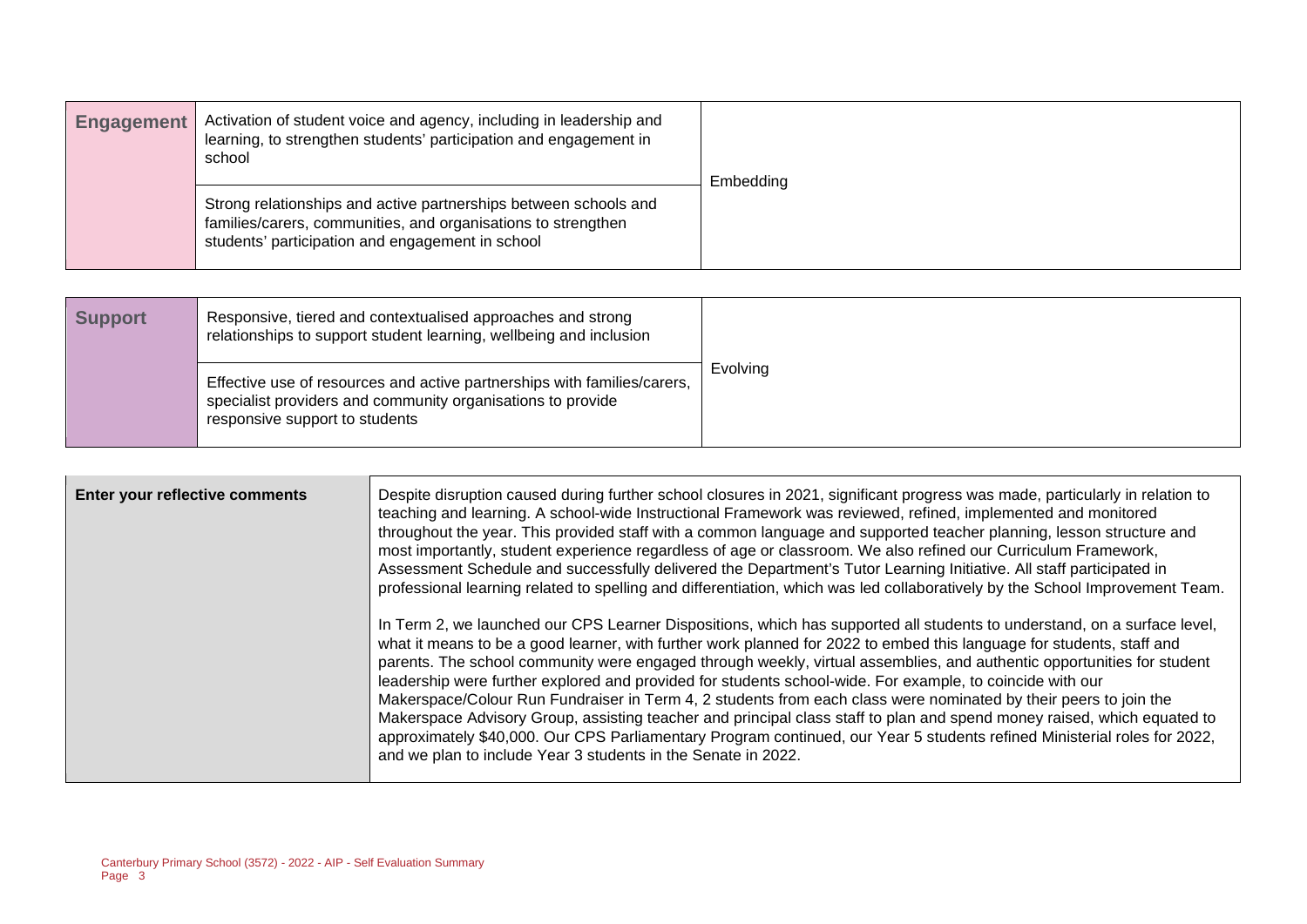| <b>Considerations for 2022</b>   | Our School Review conducted in Term 2 has clarified our next steps, as well as the Department's priority goals. Specifically,<br>our considerations for 2022 include, but are not limited to:<br>- Reviewing our current Zoned Maths Program, making evidence-based adjustments to improve consistency in assessment,<br>planning and reporting practices, as well as student engagement and parent communication processes.<br>- While we maintain high levels of NAPLAN achievement data for reading, we have seen a decline in our benchmark growth<br>data, and will therefore consider ways to improve reading outcomes, particularly in the senior years.<br>- Developing teacher capacity in utilising assessment data to identify and target individual learning needs in all curriculum<br>areas. Teaching staff will engage in the Department's Professional Learning Communities (PLC) training during Semester 2,<br>which will improve collaborative assessment practices within teams, across year levels and with tutor/EAL staff, which will<br>lead to improved student outcomes and greater communication, trust and collaboration amongst teaching staff.<br>- Seeking student and parent feedback on our CPS Wellbeing Framework before a school-wide launch in Term 2. This is a<br>key improvement strategy identified in our School Strategic Plan, and will better assist all students, staff and parents to<br>understand the programs, policies and processes we have in place to support the needs of our students. It will also be used<br>as an opportunity to identify further areas for improvement, based on feedback and opinion data.<br>- Our Specialist Program will be modified, with classroom teachers delivering the Health Curriculum. A school-wide,<br>developmental scope and sequence will be developed and implemented from Prep - 6, providing teachers with clarity,<br>improved resources and targeted incursions/guest speakers to support the teaching and learning program. |
|----------------------------------|---------------------------------------------------------------------------------------------------------------------------------------------------------------------------------------------------------------------------------------------------------------------------------------------------------------------------------------------------------------------------------------------------------------------------------------------------------------------------------------------------------------------------------------------------------------------------------------------------------------------------------------------------------------------------------------------------------------------------------------------------------------------------------------------------------------------------------------------------------------------------------------------------------------------------------------------------------------------------------------------------------------------------------------------------------------------------------------------------------------------------------------------------------------------------------------------------------------------------------------------------------------------------------------------------------------------------------------------------------------------------------------------------------------------------------------------------------------------------------------------------------------------------------------------------------------------------------------------------------------------------------------------------------------------------------------------------------------------------------------------------------------------------------------------------------------------------------------------------------------------------------------------------------------------------------------------------------------------------------------------------------------------------------|
| Documents that support this plan |                                                                                                                                                                                                                                                                                                                                                                                                                                                                                                                                                                                                                                                                                                                                                                                                                                                                                                                                                                                                                                                                                                                                                                                                                                                                                                                                                                                                                                                                                                                                                                                                                                                                                                                                                                                                                                                                                                                                                                                                                                 |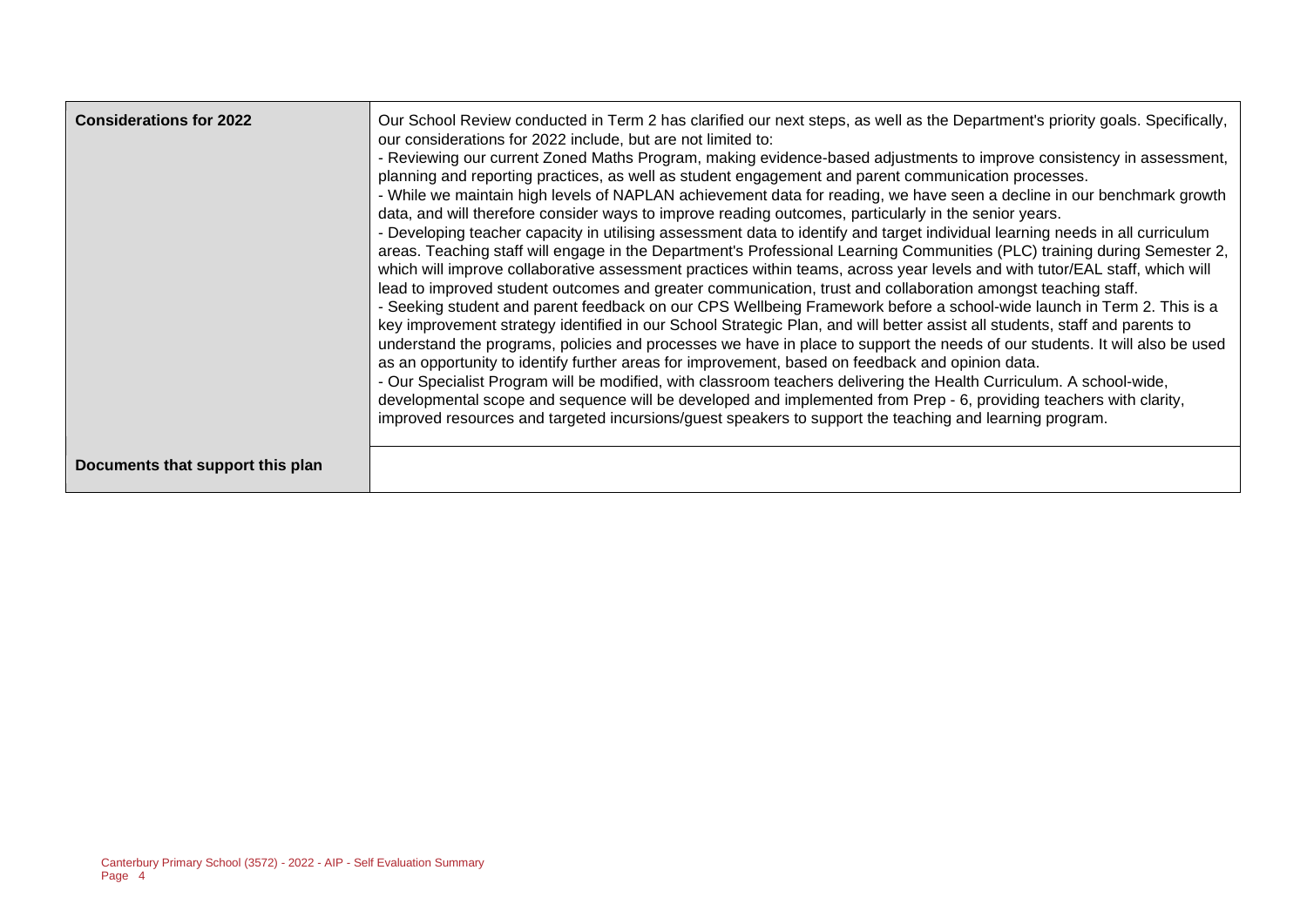# **SSP Goals Targets and KIS**

| Goal 1                                                         | <b>2022 Priorities Goal</b><br>Some of our students have thrived in the remote learning environment, others have maintained their learning progress,<br>and some need extra learning and wellbeing support despite the best efforts of their teachers and families. In 2022 we will<br>continue to focus on student learning - with an increased focus on numeracy - and student wellbeing through the 2022<br>Priorities Goal, a learning Key Improvement Strategy and a wellbeing Key Improvement Strategy. We will teach and<br>support each student at their point of need and in line with FISO. |  |  |
|----------------------------------------------------------------|-------------------------------------------------------------------------------------------------------------------------------------------------------------------------------------------------------------------------------------------------------------------------------------------------------------------------------------------------------------------------------------------------------------------------------------------------------------------------------------------------------------------------------------------------------------------------------------------------------|--|--|
| Target 1.1                                                     | Support for the 2022 Priorities                                                                                                                                                                                                                                                                                                                                                                                                                                                                                                                                                                       |  |  |
| Key Improvement Strategy 1.a<br>Priority 2022 Dimension        | Learning - Support both those who need extra support and those who have thrived to continue to extend their learning,<br>especially in numeracy                                                                                                                                                                                                                                                                                                                                                                                                                                                       |  |  |
| <b>Key Improvement Strategy 1.b</b><br>Priority 2022 Dimension | Wellbeing - Effectively mobilise available resources to support students' wellbeing and mental health, especially the most<br>vulnerable                                                                                                                                                                                                                                                                                                                                                                                                                                                              |  |  |
| Goal 2                                                         | To maximise learning growth and achievement for all students.                                                                                                                                                                                                                                                                                                                                                                                                                                                                                                                                         |  |  |
| Target 2.1                                                     | By 2024 increase the percentage of students 'meeting' or 'above' benchmark growth in NAPLAN<br>• Reading to increase from 76% (2019) to 85% or above<br>• Writing to increase from 89% (2019) to 92% or above<br>• Numeracy to increase from 71% (2019) to 85% or above                                                                                                                                                                                                                                                                                                                               |  |  |
| Target 2.2                                                     | By 2024 increase the percentage of students achieving in the top two bands in NAPLAN<br>Year <sub>3</sub><br>• Numeracy to increase from 84% (2019) to 88% or above<br>Year 5<br>• Reading to increase from 78% (2019) to 84% or above<br>• Numeracy to increase from 57% (2019) to 65% or above                                                                                                                                                                                                                                                                                                      |  |  |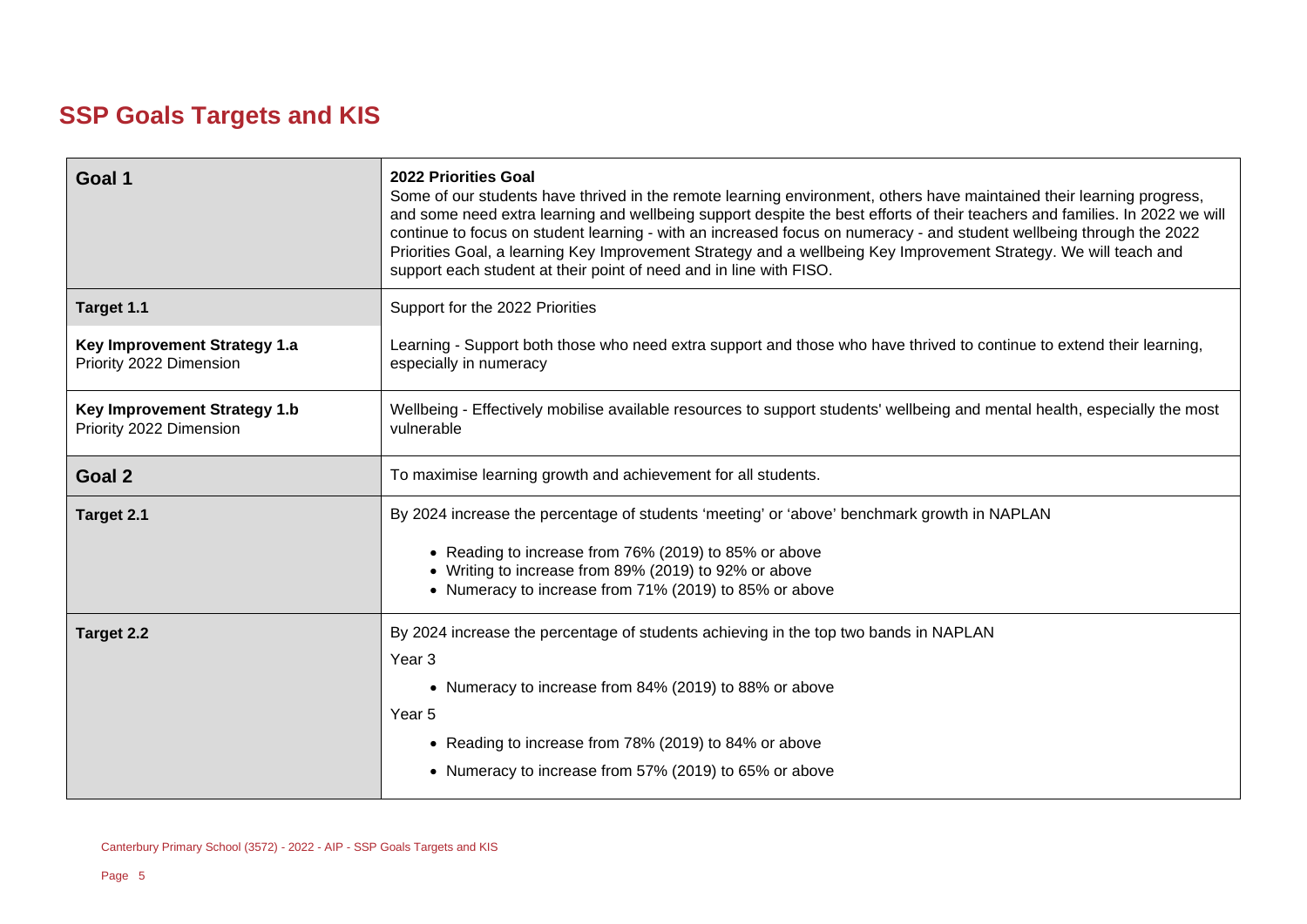| Target 2.3                                                                                                                                                                                                                                                    | By 2024 increase the percentage of students across the school (Prep to Year 6) achieving above age expected level in<br>teacher judgement (based on triangulated, norm referenced/standards-based data sets).<br>• Reading from 62% (2020) to 70% or above<br>• Writing from 46% (2020) to 54% or above<br>• Number and algebra 56% (2020) to 64% or above<br>• Measurement and geometry from 55% (2020) to 63% or above. |  |
|---------------------------------------------------------------------------------------------------------------------------------------------------------------------------------------------------------------------------------------------------------------|---------------------------------------------------------------------------------------------------------------------------------------------------------------------------------------------------------------------------------------------------------------------------------------------------------------------------------------------------------------------------------------------------------------------------|--|
| <b>Key Improvement Strategy 2.a</b><br><b>Building practice excellence</b>                                                                                                                                                                                    | To embed consistent high-quality instructional and collaborative practices.                                                                                                                                                                                                                                                                                                                                               |  |
| <b>Key Improvement Strategy 2.b</b><br>Curriculum planning and assessment                                                                                                                                                                                     | To build the capacity of teachers to utilise data and differentiate learning.                                                                                                                                                                                                                                                                                                                                             |  |
| <b>Key Improvement Strategy 2.c</b><br>Evaluating impact on learning                                                                                                                                                                                          | To monitor and evaluate the impact of teaching on student learning outcomes.                                                                                                                                                                                                                                                                                                                                              |  |
| Goal 3                                                                                                                                                                                                                                                        | To improve student agency in learning.                                                                                                                                                                                                                                                                                                                                                                                    |  |
| By 2024 increase the percentage of positive endorsement in the SSS:<br>Target 3.1<br>• Academic emphasis from 76% (2020) to 85% or above<br>• Collective efficacy from 93% (2020) to 95% or above<br>• Teacher collaboration from 54%% (2020) to 75% or above |                                                                                                                                                                                                                                                                                                                                                                                                                           |  |
| Target 3.2                                                                                                                                                                                                                                                    | By 2024 increase the percentage of positive endorsement in the POS:<br>• Parent participation and involvement from 86% (2020) to 90% or above<br>• Student motivation and support from 83% (2020) to 88% or above<br>• Teacher communication from 75% (2020) to 82% or above                                                                                                                                              |  |

 $\overline{a}$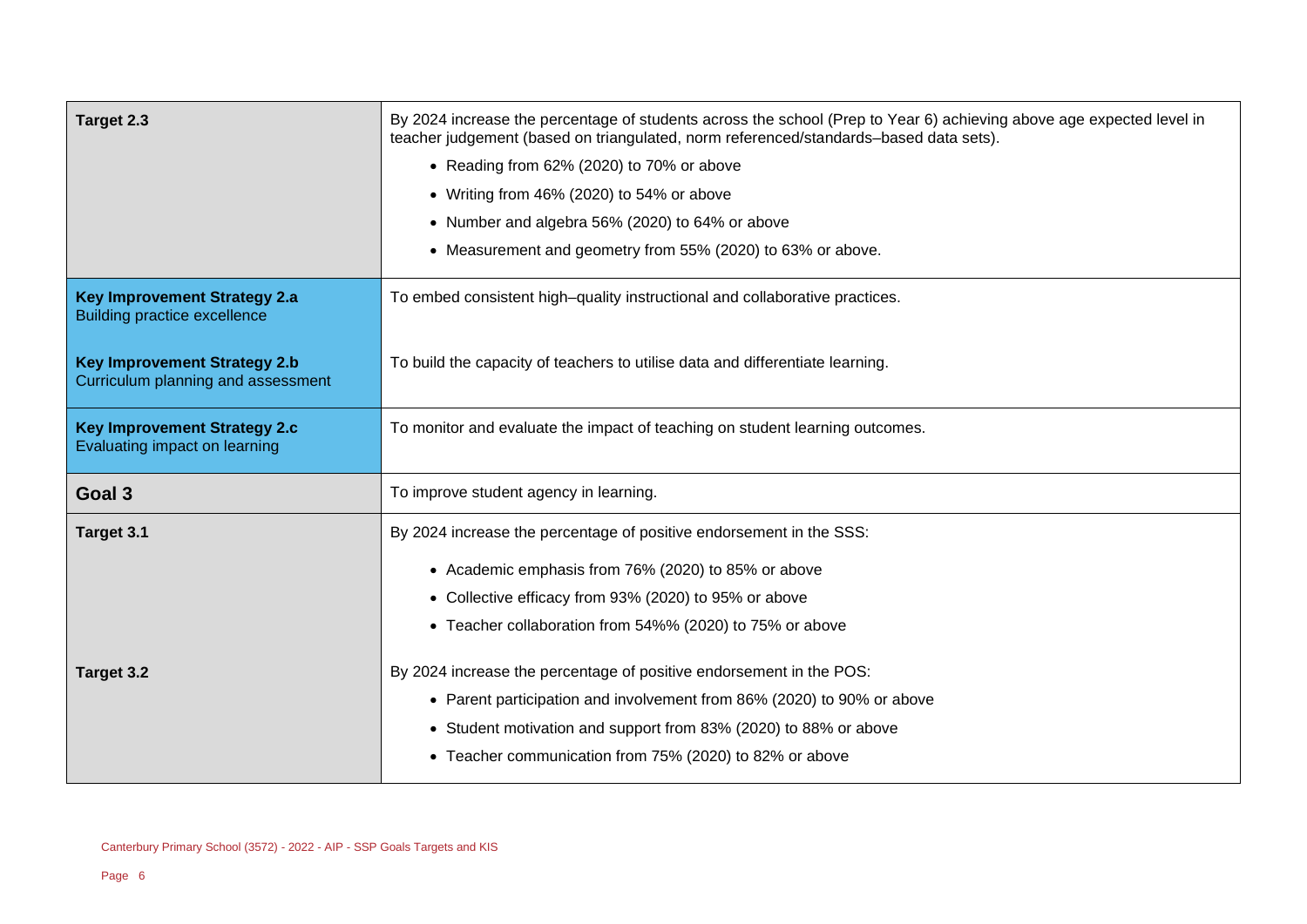| Target 3.3                                                                              | By 2024 decrease student absence rates<br>• Percentage of students with 20 or more absence days from 16% (2019) to 12% or less |  |  |
|-----------------------------------------------------------------------------------------|--------------------------------------------------------------------------------------------------------------------------------|--|--|
|                                                                                         |                                                                                                                                |  |  |
| <b>Key Improvement Strategy 3.a</b><br><b>Building practice excellence</b>              | To enhance teacher capacity to activate student agency.                                                                        |  |  |
| <b>Key Improvement Strategy 3.b</b><br>Empowering students and building school<br>pride | To embed a whole school strategy for students to monitor their own learning goals and track progress.                          |  |  |
| <b>Key Improvement Strategy 3.c</b><br>Parents and carers as partners                   | To enhance authentic learning partnerships between students and the school community.                                          |  |  |
| Goal 4                                                                                  | To maximise the wellbeing of all students.                                                                                     |  |  |
| Target 4.1                                                                              | By 2024 increase the percentage of positive endorsement in the student AToSS—question specific level:                          |  |  |
|                                                                                         | • 'I can recover in a short time when something bad happens to me' for boys from 93% (2019) to 97% or above                    |  |  |
|                                                                                         | • 'Students at this school treat each other with respect' for boys from 87% (2019) to 93% or above                             |  |  |
| Target 4.2                                                                              | By 2024 increase the percentage of positive endorsement in the POS:                                                            |  |  |
|                                                                                         | • School improvement from 79% (2020) to 87% or above                                                                           |  |  |
|                                                                                         | • Confidence and resiliency from 87% (2020) to 95% or above                                                                    |  |  |
| Target 4.3                                                                              | By 2024 increase the percentage of positive endorsement in the SSS:                                                            |  |  |
|                                                                                         | • Shielding and buffering from 70% (2020) to 80% or above                                                                      |  |  |
| • Staff trust in colleagues from 59%% (2020) to 85% or above                            |                                                                                                                                |  |  |
|                                                                                         | Parent and community involvement from 86% (2020) to 90% or above<br>$\bullet$                                                  |  |  |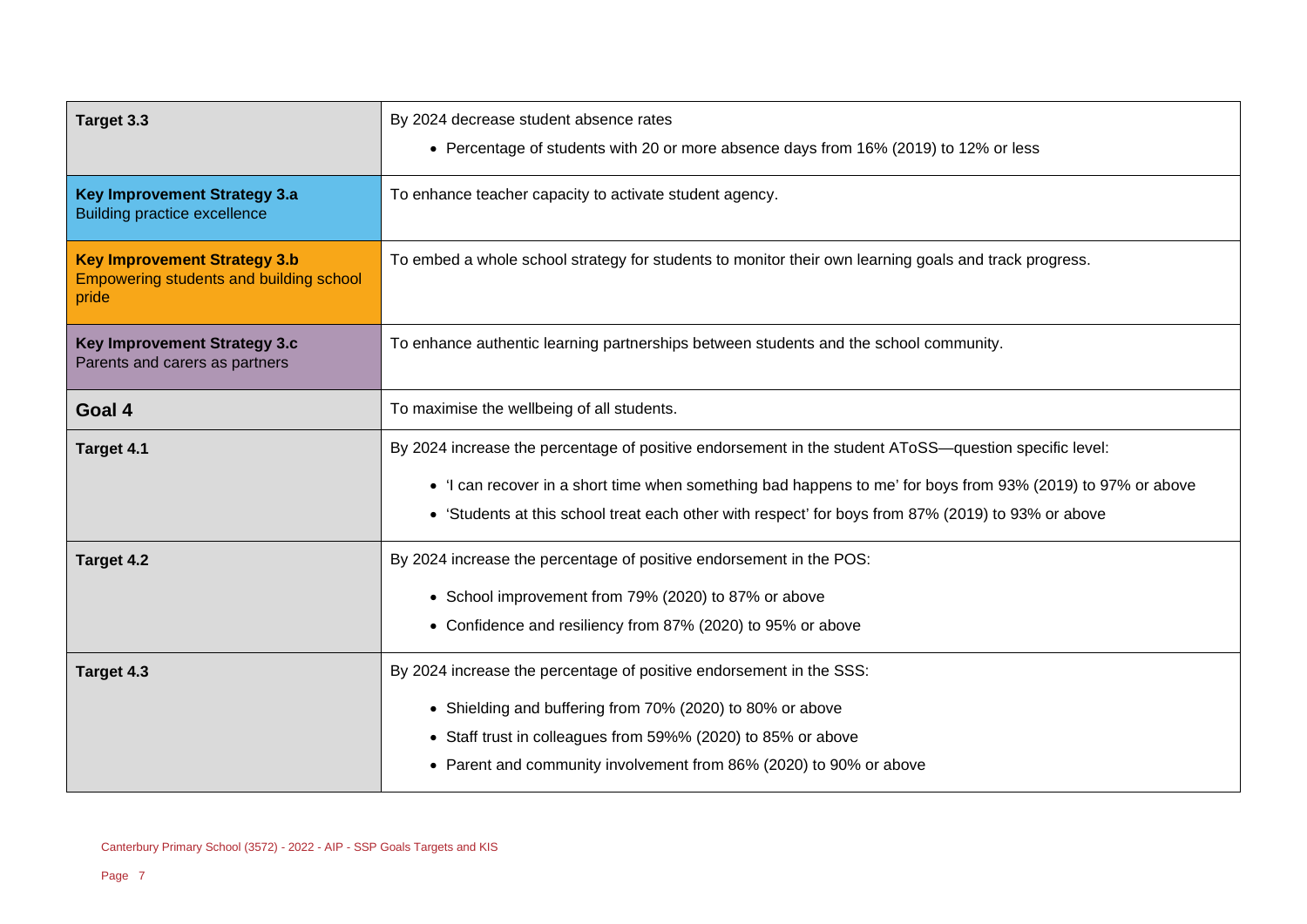| <b>Key Improvement Strategy 4.a</b><br><b>Health and wellbeing</b>                     | To build and sustain a consistent whole school wellbeing framework.              |
|----------------------------------------------------------------------------------------|----------------------------------------------------------------------------------|
| <b>Key Improvement Strategy 4.b</b><br>Building practice excellence                    | To build staff capacity to support complex social, emotional and wellbeing needs |
| <b>Key Improvement Strategy 4.c</b><br>Networks with schools, services and<br>agencies | To maximise partnerships within and beyond the school community.                 |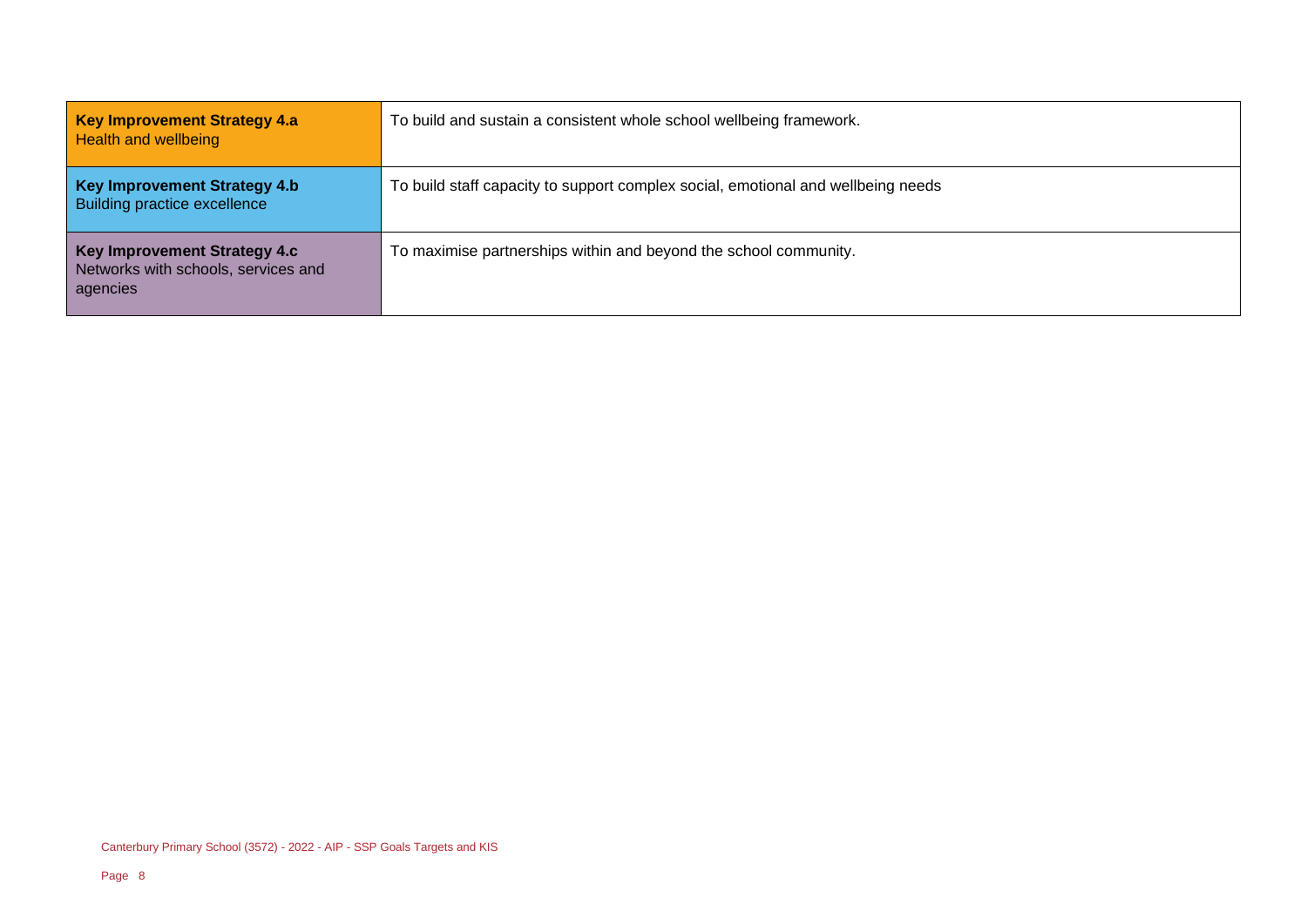## **Select Annual Goals and KIS**

| <b>Four Year Strategic Goals</b>                                                                                                                                                                                                                                                                                                                                                                                                                                                                                                                                                                                                | Is this<br>selected for<br>focus this<br>year? | <b>Four Year Strategic Targets</b>                                                                                                                                                                                                                                         | 12 month target<br>The 12 month target is an incremental step<br>towards meeting the 4-year target, using the<br>same data set.                                                                                                                       |
|---------------------------------------------------------------------------------------------------------------------------------------------------------------------------------------------------------------------------------------------------------------------------------------------------------------------------------------------------------------------------------------------------------------------------------------------------------------------------------------------------------------------------------------------------------------------------------------------------------------------------------|------------------------------------------------|----------------------------------------------------------------------------------------------------------------------------------------------------------------------------------------------------------------------------------------------------------------------------|-------------------------------------------------------------------------------------------------------------------------------------------------------------------------------------------------------------------------------------------------------|
| 2022 Priorities Goal<br>Some of our students have thrived in<br>the remote learning environment,<br>others have maintained their learning<br>progress, and some need extra<br>learning and wellbeing support<br>despite the best efforts of their<br>teachers and families. In 2022 we will<br>continue to focus on student learning<br>- with an increased focus on<br>numeracy - and student wellbeing<br>through the 2022 Priorities Goal, a<br>learning Key Improvement Strategy<br>and a wellbeing Key Improvement<br>Strategy. We will teach and support<br>each student at their point of need<br>and in line with FISO. | Yes                                            | Support for the 2022 Priorities                                                                                                                                                                                                                                            | To teach and support each student at<br>their point of need and in line with FISO,<br>where learning and wellbeing are<br>prioritised.                                                                                                                |
| To maximise learning growth and<br>achievement for all students.                                                                                                                                                                                                                                                                                                                                                                                                                                                                                                                                                                | Yes                                            | By 2024 increase the percentage of students 'meeting' or 'above'<br>benchmark growth in NAPLAN<br>• Reading to increase from 76% (2019) to 85% or above<br>• Writing to increase from 89% (2019) to 92% or above<br>• Numeracy to increase from 71% (2019) to 85% or above | N/A - No NAPLAN Growth data will be<br>available in 2022, given Year 5 cohort did<br>not participate in their Year 3 NAPLAN<br>assessment in 2020, however we plan on<br>using other assessment data, such as<br>Progressive Achievement Tests (PAT). |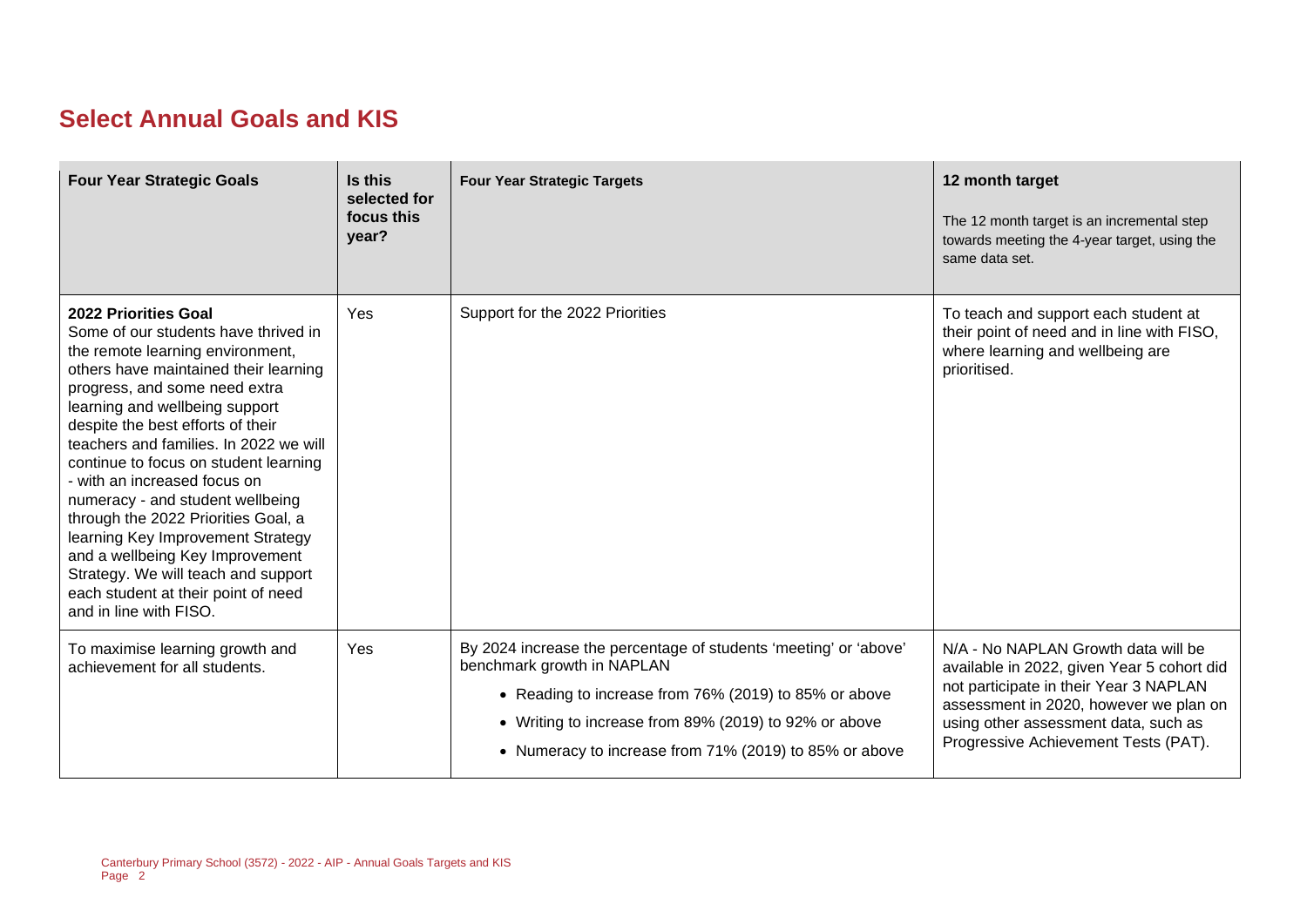|                                           |    | By 2024 increase the percentage of students achieving in the top<br>two bands in NAPLAN<br>Year <sub>3</sub><br>• Numeracy to increase from 84% (2019) to 88% or above<br>Year 5<br>• Reading to increase from 78% (2019) to 84% or above<br>• Numeracy to increase from 57% (2019) to 65% or above                                                                                                                                                                              | By the end of 2022, increase the<br>percentage of students achieving in the<br>top two bands in NAPLAN:<br>- Year 3 Numeracy to increase from 80%<br>(2021) to 85% or above.<br>- Year 5 Reading to increase from 77%<br>(2021) to 80% or above.         |
|-------------------------------------------|----|----------------------------------------------------------------------------------------------------------------------------------------------------------------------------------------------------------------------------------------------------------------------------------------------------------------------------------------------------------------------------------------------------------------------------------------------------------------------------------|----------------------------------------------------------------------------------------------------------------------------------------------------------------------------------------------------------------------------------------------------------|
|                                           |    | By 2024 increase the percentage of students across the school<br>(Prep to Year 6) achieving above age expected level in teacher<br>judgement (based on triangulated, norm referenced/standards-<br>based data sets).<br>• Reading from 62% (2020) to 70% or above<br>• Writing from 46% (2020) to 54% or above<br>• Number and algebra 56% (2020) to 64% or above<br>• Measurement and geometry from 55% (2020) to 63% or<br>above.                                              | To increase the percentage of students<br>across the school (Prep to Year 6)<br>achieving above age expected level in<br>teacher judgements:<br>- Number and algebra from 55% (2021) to<br>60%.<br>- Measurement and geometry from 49%<br>(2021) to 55%. |
| To improve student agency in<br>learning. | No | By 2024 increase the percentage of positive endorsement in the<br>SSS:<br>• Academic emphasis from 76% (2020) to 85% or above<br>• Collective efficacy from 93% (2020) to 95% or above<br>• Teacher collaboration from 54%% (2020) to 75% or above<br>By 2024 increase the percentage of positive endorsement in the<br>POS:<br>• Parent participation and involvement from 86% (2020) to<br>90% or above<br>• Student motivation and support from 83% (2020) to 88% or<br>above |                                                                                                                                                                                                                                                          |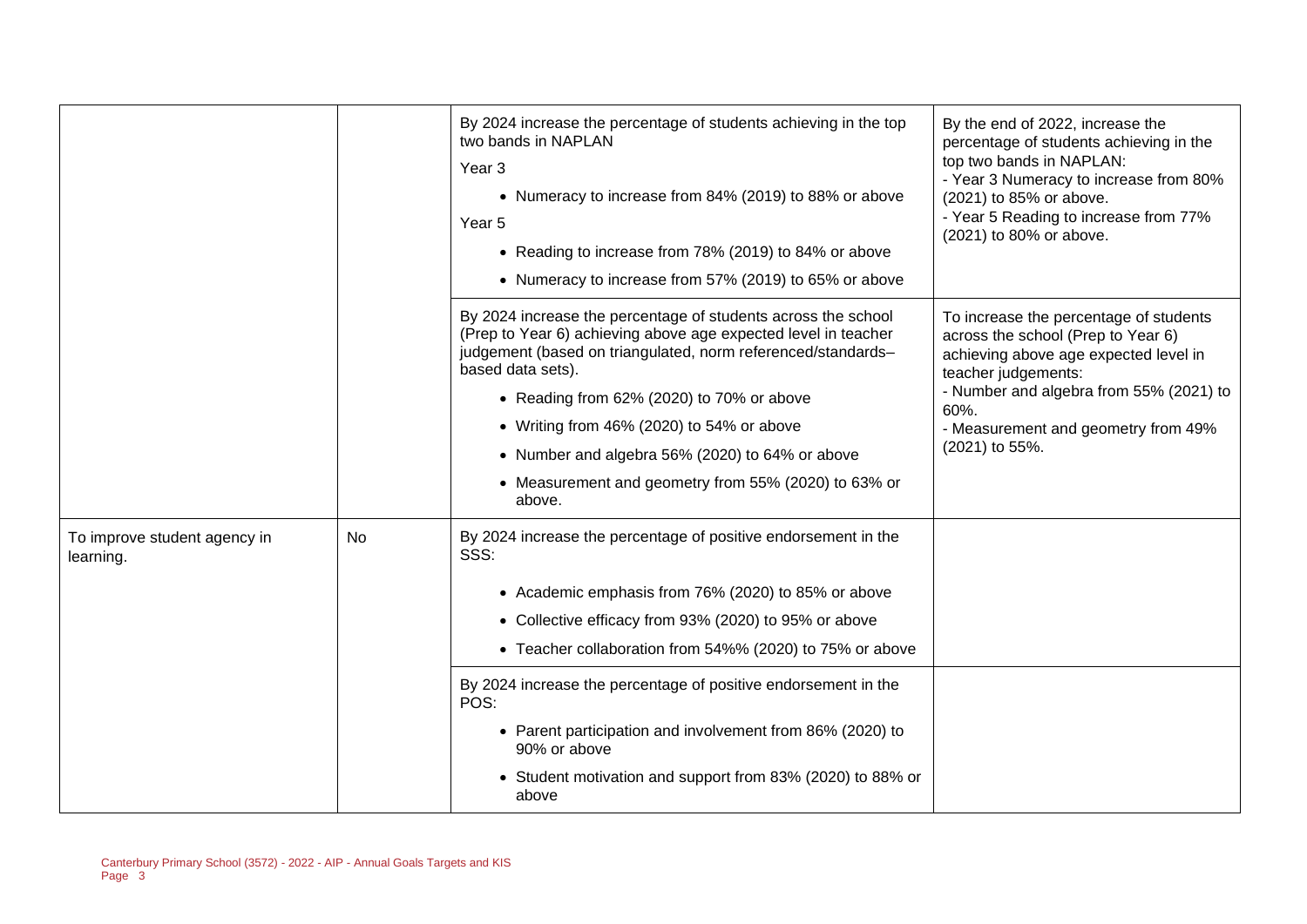|                                               |     | • Teacher communication from 75% (2020) to 82% or above                                                                                                                                                                                                                                                                             |                                                                                                                                                                                                                                                                                                                                        |
|-----------------------------------------------|-----|-------------------------------------------------------------------------------------------------------------------------------------------------------------------------------------------------------------------------------------------------------------------------------------------------------------------------------------|----------------------------------------------------------------------------------------------------------------------------------------------------------------------------------------------------------------------------------------------------------------------------------------------------------------------------------------|
|                                               |     | By 2024 decrease student absence rates<br>• Percentage of students with 20 or more absence days from<br>16% (2019) to 12% or less                                                                                                                                                                                                   |                                                                                                                                                                                                                                                                                                                                        |
| To maximise the wellbeing of all<br>students. | Yes | By 2024 increase the percentage of positive endorsement in the<br>student AToSS-question specific level:<br>• 'I can recover in a short time when something bad happens<br>to me' for boys from 93% (2019) to 97% or above<br>• 'Students at this school treat each other with respect' for<br>boys from 87% (2019) to 93% or above | By the end of 2022, increase the<br>percentage of positive endorsement in<br>the student AToSS-question specific<br>level:<br>'I can recover in a short time when<br>something bad happens to me' from 87%<br>(2021) to 92% or above<br>'Students at this school treat each other<br>with respect' from 75% (2021) to 82% or<br>above. |
|                                               |     | By 2024 increase the percentage of positive endorsement in the<br>POS:<br>• School improvement from 79% (2020) to 87% or above<br>• Confidence and resiliency from 87% (2020) to 95% or<br>above                                                                                                                                    | By the end of 2022, increase the<br>percentage of positive endorsement in<br>the Parent Opinion Survey:<br>School improvement from 67% (2021) to<br>75% or above<br>Confidence and resiliency from 74%<br>(2021) to 80% or above                                                                                                       |
|                                               |     | By 2024 increase the percentage of positive endorsement in the<br>SSS:<br>• Shielding and buffering from 70% (2020) to 80% or above<br>• Staff trust in colleagues from 59%% (2020) to 85% or<br>above<br>• Parent and community involvement from 86% (2020) to<br>90% or above                                                     | By the end of 2022, increase the<br>percentage of positive endorsement in<br>the Staff Opinion Survey:<br>- Shielding and buffering from 72% (2021)<br>to 76%.<br>- Staff trust in colleagues from 81%<br>(2021) to 85%.<br>- Parent and community involvement from<br>77% (2021) to 85%.                                              |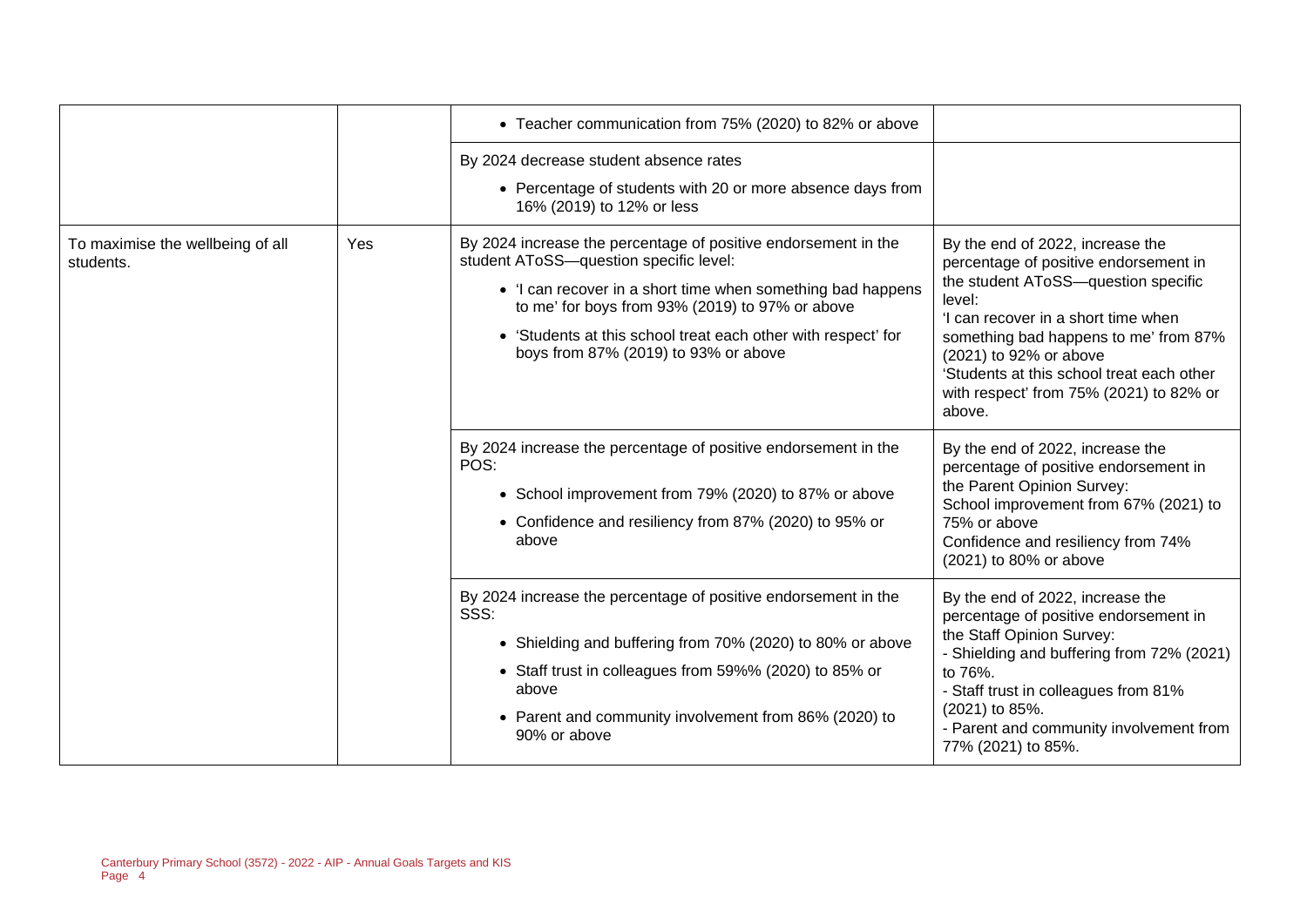| Goal 1                                                                                                                                                                                                                                                                                    | <b>2022 Priorities Goal</b><br>Some of our students have thrived in the remote learning environment, others have maintained their learning progress, and<br>some need extra learning and wellbeing support despite the best efforts of their teachers and families. In 2022 we will continue<br>to focus on student learning - with an increased focus on numeracy - and student wellbeing through the 2022 Priorities Goal, a<br>learning Key Improvement Strategy and a wellbeing Key Improvement Strategy. We will teach and support each student at<br>their point of need and in line with FISO. |                                              |  |  |  |
|-------------------------------------------------------------------------------------------------------------------------------------------------------------------------------------------------------------------------------------------------------------------------------------------|-------------------------------------------------------------------------------------------------------------------------------------------------------------------------------------------------------------------------------------------------------------------------------------------------------------------------------------------------------------------------------------------------------------------------------------------------------------------------------------------------------------------------------------------------------------------------------------------------------|----------------------------------------------|--|--|--|
| 12 Month Target 1.1                                                                                                                                                                                                                                                                       | To teach and support each student at their point of need and in line with FISO, where learning and wellbeing are prioritised.                                                                                                                                                                                                                                                                                                                                                                                                                                                                         |                                              |  |  |  |
| <b>Key Improvement Strategies</b>                                                                                                                                                                                                                                                         |                                                                                                                                                                                                                                                                                                                                                                                                                                                                                                                                                                                                       | Is this KIS selected for focus this<br>year? |  |  |  |
| KIS <sub>1</sub><br>Priority 2022 Dimension                                                                                                                                                                                                                                               | Learning - Support both those who need extra support and those who have thrived to<br>continue to extend their learning, especially in numeracy                                                                                                                                                                                                                                                                                                                                                                                                                                                       | Yes                                          |  |  |  |
| KIS <sub>2</sub><br>Priority 2022 Dimension                                                                                                                                                                                                                                               | Wellbeing - Effectively mobilise available resources to support students' wellbeing and<br>mental health, especially the most vulnerable                                                                                                                                                                                                                                                                                                                                                                                                                                                              | Yes                                          |  |  |  |
| Explain why the school has selected this<br>KIS as a focus for this year. Please make<br>reference to the self-evaluation, relevant<br>school data, the progress against School<br>Strategic Plan (SSP) goals, targets, and the<br>diagnosis of issues requiring particular<br>attention. | Please leave this field empty. Schools are not required to provide a rationale as this is in line with system priorities for 2022.                                                                                                                                                                                                                                                                                                                                                                                                                                                                    |                                              |  |  |  |
| Goal 2                                                                                                                                                                                                                                                                                    | To maximise learning growth and achievement for all students.                                                                                                                                                                                                                                                                                                                                                                                                                                                                                                                                         |                                              |  |  |  |
| 12 Month Target 2.1                                                                                                                                                                                                                                                                       | N/A - No NAPLAN Growth data will be available in 2022, given Year 5 cohort did not participate in their Year 3 NAPLAN<br>assessment in 2020, however we plan on using other assessment data, such as Progressive Achievement Tests (PAT).                                                                                                                                                                                                                                                                                                                                                             |                                              |  |  |  |
| 12 Month Target 2.2                                                                                                                                                                                                                                                                       | By the end of 2022, increase the percentage of students achieving in the top two bands in NAPLAN:<br>- Year 3 Numeracy to increase from 80% (2021) to 85% or above.<br>- Year 5 Reading to increase from 77% (2021) to 80% or above.                                                                                                                                                                                                                                                                                                                                                                  |                                              |  |  |  |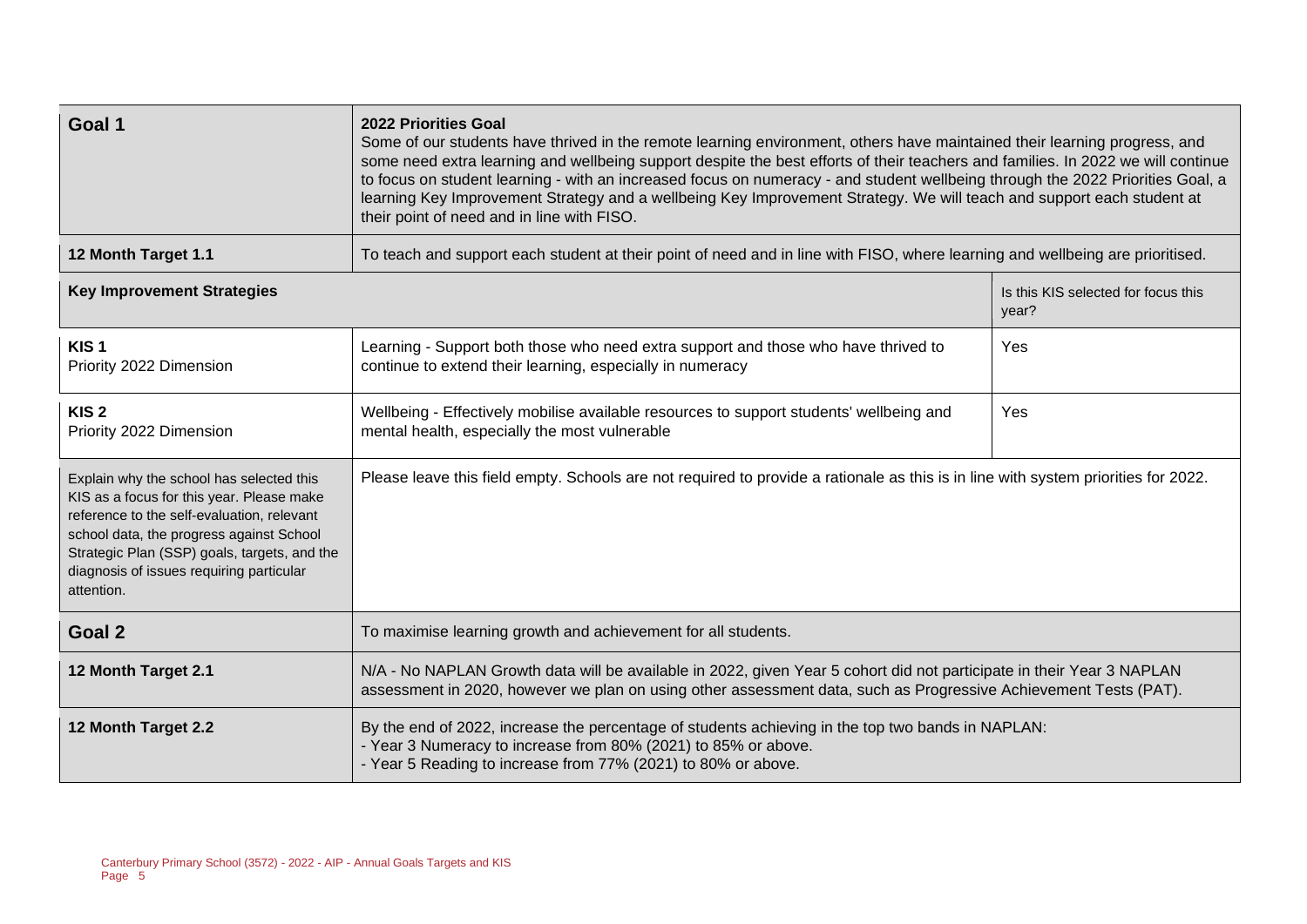| 12 Month Target 2.3                                                                                                                                                                                                                                                                       | To increase the percentage of students across the school (Prep to Year 6) achieving above age expected level in teacher<br>judgements:<br>- Number and algebra from 55% (2021) to 60%.<br>- Measurement and geometry from 49% (2021) to 55%.                                                                                                                                                                                                                                                                                                                                                                                                                                                                                                                                                                                                                                                                                                                                                                                                                                                                                                                                               |                                              |  |  |
|-------------------------------------------------------------------------------------------------------------------------------------------------------------------------------------------------------------------------------------------------------------------------------------------|--------------------------------------------------------------------------------------------------------------------------------------------------------------------------------------------------------------------------------------------------------------------------------------------------------------------------------------------------------------------------------------------------------------------------------------------------------------------------------------------------------------------------------------------------------------------------------------------------------------------------------------------------------------------------------------------------------------------------------------------------------------------------------------------------------------------------------------------------------------------------------------------------------------------------------------------------------------------------------------------------------------------------------------------------------------------------------------------------------------------------------------------------------------------------------------------|----------------------------------------------|--|--|
| <b>Key Improvement Strategies</b>                                                                                                                                                                                                                                                         |                                                                                                                                                                                                                                                                                                                                                                                                                                                                                                                                                                                                                                                                                                                                                                                                                                                                                                                                                                                                                                                                                                                                                                                            | Is this KIS selected for focus this<br>year? |  |  |
| KIS <sub>1</sub><br><b>Building practice excellence</b>                                                                                                                                                                                                                                   | To embed consistent high-quality instructional and collaborative practices.                                                                                                                                                                                                                                                                                                                                                                                                                                                                                                                                                                                                                                                                                                                                                                                                                                                                                                                                                                                                                                                                                                                | Yes                                          |  |  |
| KIS <sub>2</sub><br>Curriculum planning and assessment                                                                                                                                                                                                                                    | To build the capacity of teachers to utilise data and differentiate learning.                                                                                                                                                                                                                                                                                                                                                                                                                                                                                                                                                                                                                                                                                                                                                                                                                                                                                                                                                                                                                                                                                                              | Yes                                          |  |  |
| KIS <sub>3</sub><br>Evaluating impact on learning                                                                                                                                                                                                                                         | To monitor and evaluate the impact of teaching on student learning outcomes.                                                                                                                                                                                                                                                                                                                                                                                                                                                                                                                                                                                                                                                                                                                                                                                                                                                                                                                                                                                                                                                                                                               | <b>No</b>                                    |  |  |
| Explain why the school has selected this<br>KIS as a focus for this year. Please make<br>reference to the self-evaluation, relevant<br>school data, the progress against School<br>Strategic Plan (SSP) goals, targets, and the<br>diagnosis of issues requiring particular<br>attention. | These Key Improvement Strategies (KIS) were selected to build upon the progress we made during 2021, following our School<br>Review in Term 2. Our instructional framework was refined, implemented and monitored, and we believe that with the correct<br>induction, professional learning and monitoring processes, we can work towards embedding this framework in all classroom<br>and specialist spaces, reducing teacher variability and improving student outcomes in all curriculum areas.<br>Through monitoring processes implemented through the School Improvement Team, we identified that differentiation was an<br>area for improvement across all subject areas. While staff engaged in professional learning focused on differentiation<br>strategies, we believe that the next step involves utilising data to ensure that efforts to differentiate are accurately and<br>effectively targeting individual learning needs. Given our school is also confirmed to participate in the Department's<br>Professional Learning Communities (PLC) Training, it makes sense to select KIS 2.b given the focus on data and collaborative<br>analysis that this training provides. |                                              |  |  |
| Goal 3                                                                                                                                                                                                                                                                                    | To maximise the wellbeing of all students.                                                                                                                                                                                                                                                                                                                                                                                                                                                                                                                                                                                                                                                                                                                                                                                                                                                                                                                                                                                                                                                                                                                                                 |                                              |  |  |
| 12 Month Target 3.1                                                                                                                                                                                                                                                                       | By the end of 2022, increase the percentage of positive endorsement in the student AToSS—question specific level:<br>'I can recover in a short time when something bad happens to me' from 87% (2021) to 92% or above<br>'Students at this school treat each other with respect' from 75% (2021) to 82% or above.                                                                                                                                                                                                                                                                                                                                                                                                                                                                                                                                                                                                                                                                                                                                                                                                                                                                          |                                              |  |  |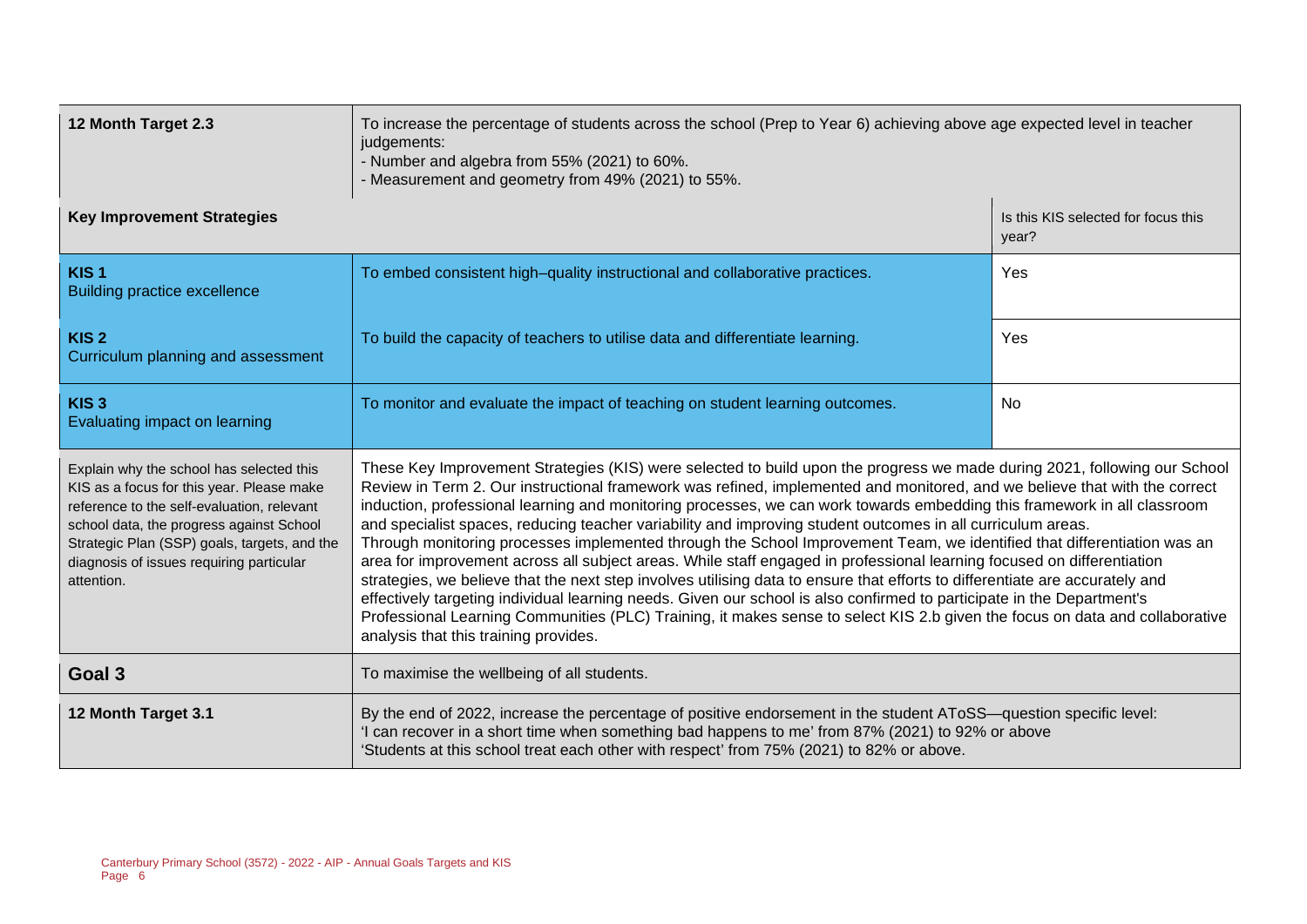| 12 Month Target 3.2                                                                                                                                                                                                                                                                                                                                                                                                                                                                                                                                                                                                                                                                                                                                                                                                                                                                                                                                                                                                                                                                                                                                                                                                                                                                                                                 | By the end of 2022, increase the percentage of positive endorsement in the Parent Opinion Survey:<br>School improvement from 67% (2021) to 75% or above<br>Confidence and resiliency from 74% (2021) to 80% or above                                                   |                                              |  |  |
|-------------------------------------------------------------------------------------------------------------------------------------------------------------------------------------------------------------------------------------------------------------------------------------------------------------------------------------------------------------------------------------------------------------------------------------------------------------------------------------------------------------------------------------------------------------------------------------------------------------------------------------------------------------------------------------------------------------------------------------------------------------------------------------------------------------------------------------------------------------------------------------------------------------------------------------------------------------------------------------------------------------------------------------------------------------------------------------------------------------------------------------------------------------------------------------------------------------------------------------------------------------------------------------------------------------------------------------|------------------------------------------------------------------------------------------------------------------------------------------------------------------------------------------------------------------------------------------------------------------------|----------------------------------------------|--|--|
| 12 Month Target 3.3                                                                                                                                                                                                                                                                                                                                                                                                                                                                                                                                                                                                                                                                                                                                                                                                                                                                                                                                                                                                                                                                                                                                                                                                                                                                                                                 | By the end of 2022, increase the percentage of positive endorsement in the Staff Opinion Survey:<br>- Shielding and buffering from 72% (2021) to 76%.<br>Staff trust in colleagues from 81% (2021) to 85%.<br>Parent and community involvement from 77% (2021) to 85%. |                                              |  |  |
| <b>Key Improvement Strategies</b>                                                                                                                                                                                                                                                                                                                                                                                                                                                                                                                                                                                                                                                                                                                                                                                                                                                                                                                                                                                                                                                                                                                                                                                                                                                                                                   |                                                                                                                                                                                                                                                                        | Is this KIS selected for focus this<br>year? |  |  |
| KIS <sub>1</sub><br><b>Health and wellbeing</b>                                                                                                                                                                                                                                                                                                                                                                                                                                                                                                                                                                                                                                                                                                                                                                                                                                                                                                                                                                                                                                                                                                                                                                                                                                                                                     | To build and sustain a consistent whole school wellbeing framework.                                                                                                                                                                                                    | Yes                                          |  |  |
| KIS <sub>2</sub><br><b>Building practice excellence</b>                                                                                                                                                                                                                                                                                                                                                                                                                                                                                                                                                                                                                                                                                                                                                                                                                                                                                                                                                                                                                                                                                                                                                                                                                                                                             | To build staff capacity to support complex social, emotional and wellbeing needs                                                                                                                                                                                       | No.                                          |  |  |
| KIS <sub>3</sub><br>Networks with schools, services and<br>agencies                                                                                                                                                                                                                                                                                                                                                                                                                                                                                                                                                                                                                                                                                                                                                                                                                                                                                                                                                                                                                                                                                                                                                                                                                                                                 | To maximise partnerships within and beyond the school community.                                                                                                                                                                                                       | <b>No</b>                                    |  |  |
| The selected KIS will support us to continue the work we started during 2021. Collectively, staff developed a wellbeing<br>Explain why the school has selected this<br>framework, in response to findings in our School Review, which highlighted that although there were many wellbeing practices<br>KIS as a focus for this year. Please make<br>evident at Canterbury Primary School, there lacked a clear and well-documented overview of what programs, policies and<br>reference to the self-evaluation, relevant<br>processes were in place to support students and families. Our wellbeing framework is intended to develop a shared language<br>school data, the progress against School<br>between students, staff and parents, while also being used a tool for ongoing reflection and improvement. We believe this KIS<br>Strategic Plan (SSP) goals, targets, and the<br>is also timely given the known and unknown impact of the Covid-19 pandemic, and will better support the changing needs and<br>diagnosis of issues requiring particular<br>demographic of our school community. Additionally, staff are highly appreciative and invested in this area of their professional<br>attention.<br>growth and have the opportunity to make the biggest impact through daily interaction with students and families. |                                                                                                                                                                                                                                                                        |                                              |  |  |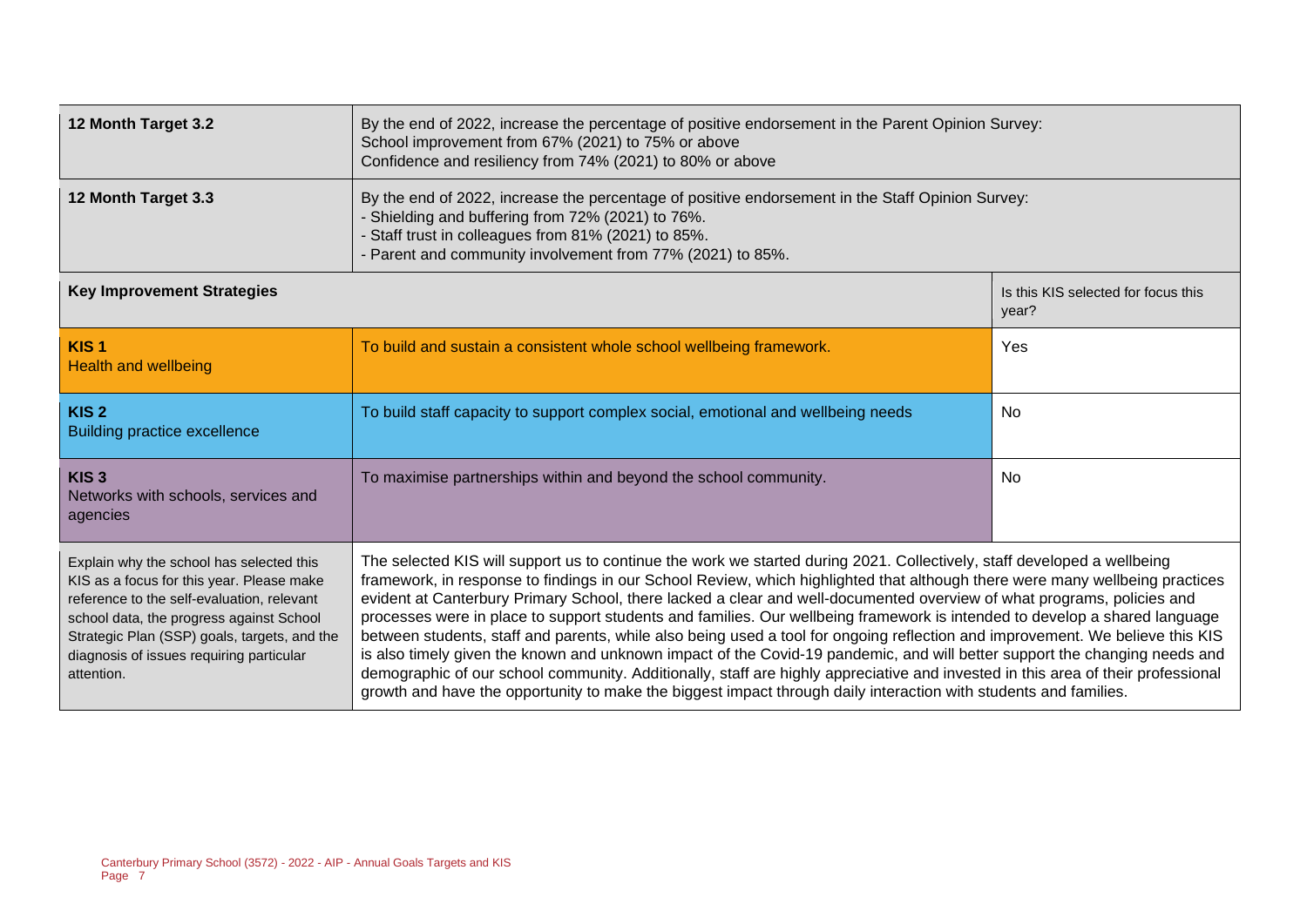## **Define Actions, Outcomes and Activities**

| Goal 1                                      | 2022 Priorities Goal<br>Some of our students have thrived in the remote learning environment, others have maintained their learning progress, and some<br>need extra learning and wellbeing support despite the best efforts of their teachers and families. In 2022 we will continue to focus on<br>student learning - with an increased focus on numeracy - and student wellbeing through the 2022 Priorities Goal, a learning Key<br>Improvement Strategy and a wellbeing Key Improvement Strategy. We will teach and support each student at their point of need and<br>in line with FISO. |
|---------------------------------------------|------------------------------------------------------------------------------------------------------------------------------------------------------------------------------------------------------------------------------------------------------------------------------------------------------------------------------------------------------------------------------------------------------------------------------------------------------------------------------------------------------------------------------------------------------------------------------------------------|
| 12 Month Target 1.1                         | To teach and support each student at their point of need and in line with FISO, where learning and wellbeing are prioritised.                                                                                                                                                                                                                                                                                                                                                                                                                                                                  |
| KIS <sub>1</sub><br>Priority 2022 Dimension | Learning - Support both those who need extra support and those who have thrived to continue to extend their learning, especially in<br>numeracy                                                                                                                                                                                                                                                                                                                                                                                                                                                |
| <b>Actions</b>                              | - Continue to deliver the Tutor Learning Initiative with a greater focus on improving the partnership between tutors and classroom<br>teachers.<br>- Developing teacher capacity to provide learning opportunities that extend high ability students.<br>- Conduct a formal review of our school-wide Zoned Mathematics program, and make improvements based on findings.<br>- Develop teacher capacity in the Makerspace to re-engage students and provide authentic learning opportunities.                                                                                                  |
| <b>Outcomes</b>                             | - Stronger communication and collaboration between tutors and classroom teachers, with a greater focus on sharing and utilising<br>student data.<br>- Teacher workplans reflect increased opportunities for extension, as does the formalised High Abilities Program.<br>- Positive shift in teacher attitude, capacity and confidence in teaching Zoned Mathematics.<br>- Improved student engagement reported school-wide.                                                                                                                                                                   |
| <b>Success Indicators</b>                   | - Tutor Timetable<br>- High Ability Program Timetable<br>- Teacher Workplans<br>- Professional Learning Plan<br>- Zoned Maths processes, including assessments, Guttman analysis and teacher overviews<br><b>Specialist Timetable</b>                                                                                                                                                                                                                                                                                                                                                          |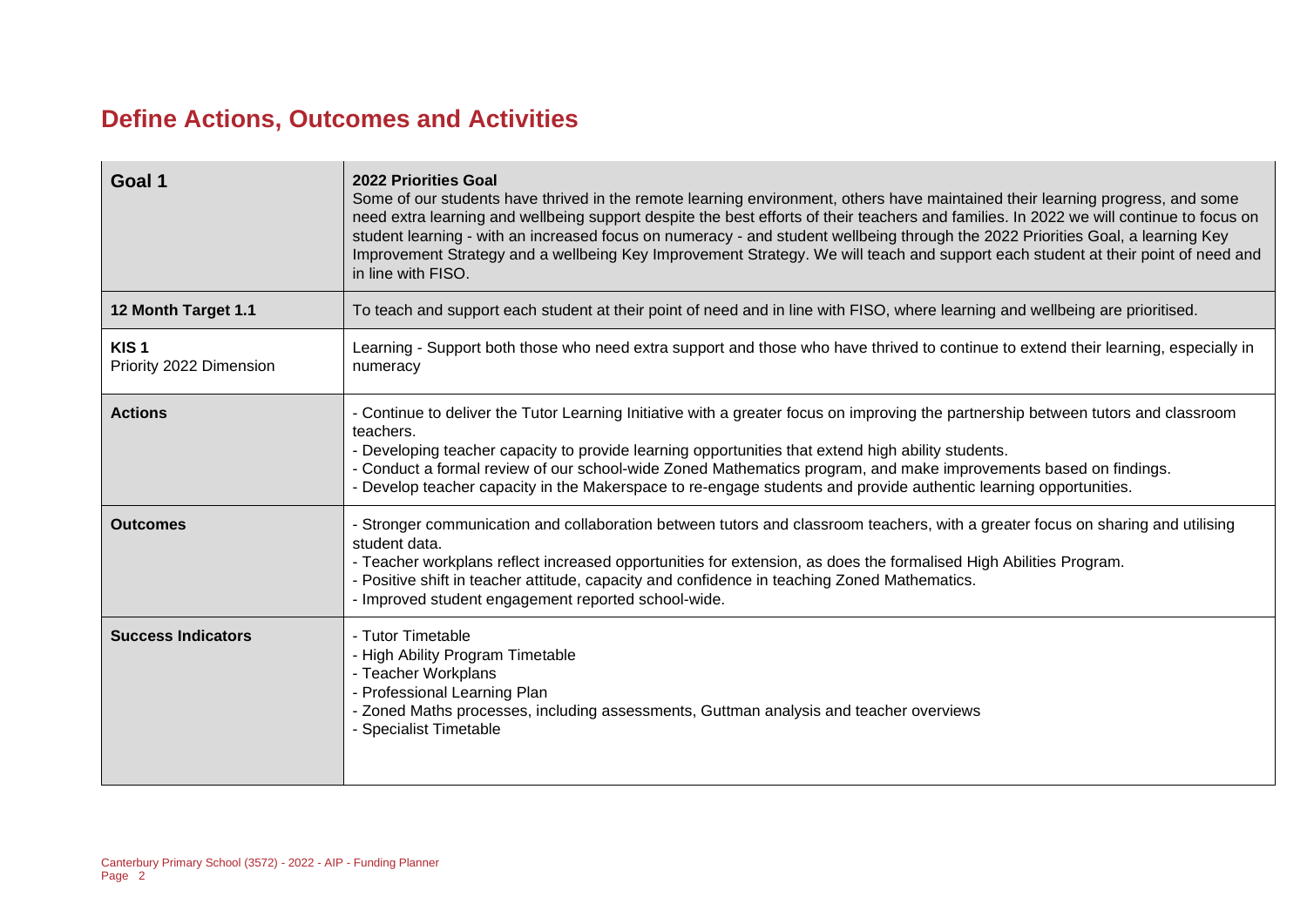| <b>Activities and Milestones</b>                                                                                                                                         | <b>People Responsible</b>                                                     | Is this a PL<br><b>Priority</b> | When                             | <b>Funding Streams</b>                                                                                                                                                                                                          |
|--------------------------------------------------------------------------------------------------------------------------------------------------------------------------|-------------------------------------------------------------------------------|---------------------------------|----------------------------------|---------------------------------------------------------------------------------------------------------------------------------------------------------------------------------------------------------------------------------|
| Increased opportunities for collaboration between tutors and<br>classroom teachers through professional learning plans and team<br>planning.                             | ☑ Literacy Support<br>$\overline{\mathbf{z}}$ Teacher(s)                      | $\square$ PLP<br>Priority       | from:<br>Term 1<br>to:<br>Term 4 | \$0.00<br>Equity funding will<br>be used<br>$\Box$ Disability Inclusion<br>Tier 2 Funding will be<br>used<br>$\Box$ Schools Mental<br><b>Health Menu items</b><br>will be used which<br>may include DET<br>funded or free items |
| Explore the enrichment series provided by DET.                                                                                                                           | $\triangleright$ Learning Specialist(s)                                       | $\Box$ PLP<br>Priority          | from:<br>Term 1<br>to:<br>Term 4 | \$0.00<br>Equity funding will<br>be used<br>$\Box$ Disability Inclusion<br>Tier 2 Funding will be<br>used<br>$\Box$ Schools Mental<br><b>Health Menu items</b><br>will be used which<br>may include DET<br>funded or free items |
| Formalise an approach to extending students achieving 18 months<br>ahead of expected standard in Years 3 - 6, including a consistent<br>and well-understood methodology. | $\triangleright$ Learning Specialist(s)<br>$\overline{\mathbf{M}}$ Teacher(s) | $\Box$ PLP<br>Priority          | from:<br>Term 1                  | \$0.00                                                                                                                                                                                                                          |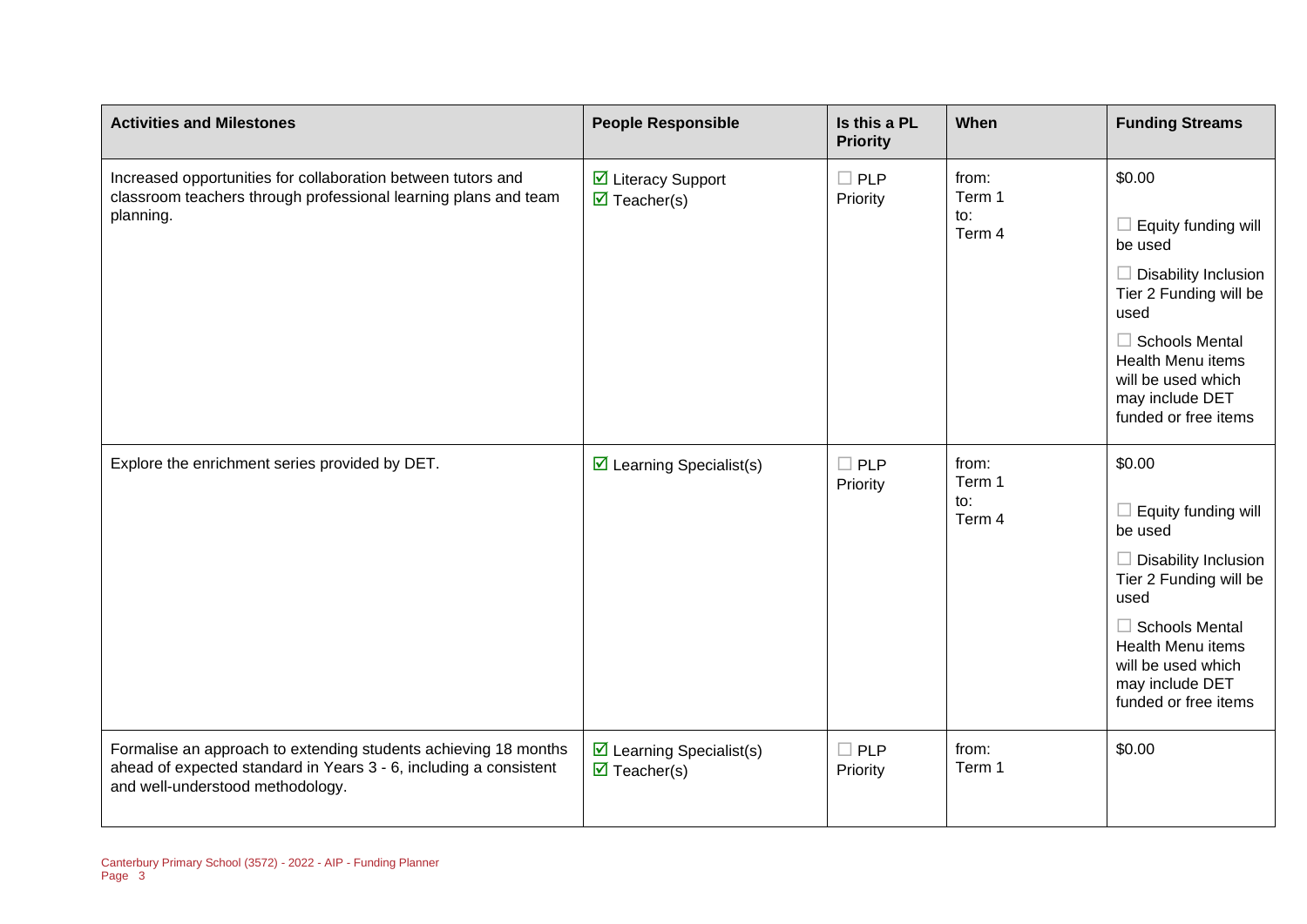|                                                                                                                         |                                                                                                    |                                | to:<br>Term 4                    | $\Box$ Equity funding will<br>be used<br>$\Box$ Disability Inclusion<br>Tier 2 Funding will be<br>used<br>$\Box$ Schools Mental<br><b>Health Menu items</b><br>will be used which<br>may include DET<br>funded or free items    |
|-------------------------------------------------------------------------------------------------------------------------|----------------------------------------------------------------------------------------------------|--------------------------------|----------------------------------|---------------------------------------------------------------------------------------------------------------------------------------------------------------------------------------------------------------------------------|
| Engage staff, students and challenge partners in a review of our<br>Zoned Maths Program.                                | ☑ Assistant Principal<br>■ Numeracy Leader<br>$\triangleright$ Principal                           | $\overline{M}$ PLP<br>Priority | from:<br>Term 1<br>to:<br>Term 1 | \$0.00<br>Equity funding will<br>be used<br>$\Box$ Disability Inclusion<br>Tier 2 Funding will be<br>used<br>$\Box$ Schools Mental<br><b>Health Menu items</b><br>will be used which<br>may include DET<br>funded or free items |
| Make adjustments to the Zoning Program based on findings and<br>recommendations, and re-launch the program school-wide. | $\overline{\mathbf{M}}$ Leadership Team<br>■ Numeracy Leader<br>$\overline{\mathbf{M}}$ Teacher(s) | <b>☑</b> PLP<br>Priority       | from:<br>Term 1<br>to:<br>Term 2 | \$0.00<br>Equity funding will<br>be used<br>$\Box$ Disability Inclusion<br>Tier 2 Funding will be<br>used                                                                                                                       |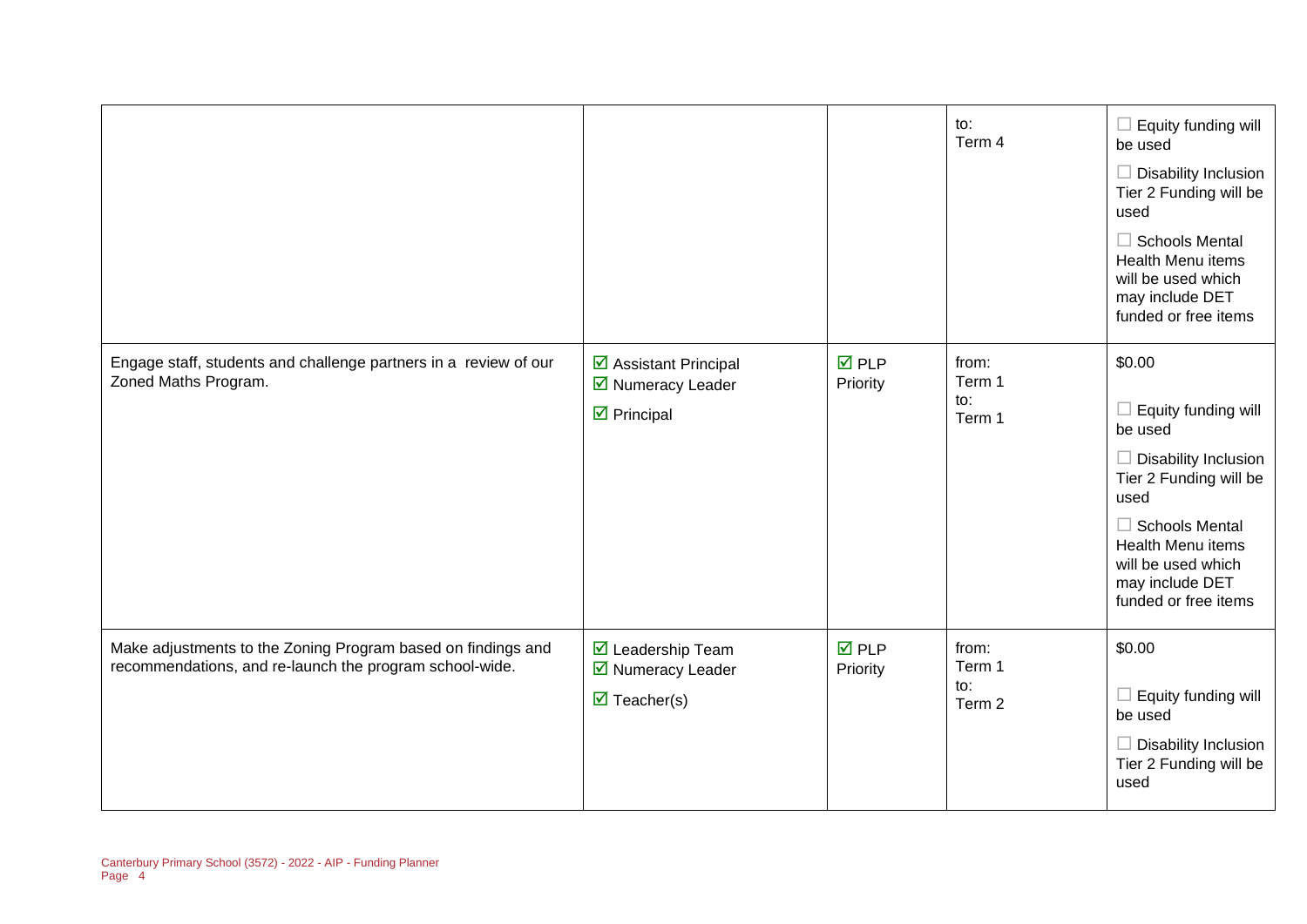|                                                                                                                                                                                  |                                                                                           |                        |                                             | $\Box$ Schools Mental<br>Health Menu items<br>will be used which<br>may include DET<br>funded or free items                                                                                                                            |
|----------------------------------------------------------------------------------------------------------------------------------------------------------------------------------|-------------------------------------------------------------------------------------------|------------------------|---------------------------------------------|----------------------------------------------------------------------------------------------------------------------------------------------------------------------------------------------------------------------------------------|
| Ensure continuous monitoring through the Mathematics AIP Team<br>and School Improvement Team to track the impact and<br>effectiveness of the modified Zoned Mathematics Program. | ☑ Numeracy Leader<br>School Improvement Team                                              | $\Box$ PLP<br>Priority | from:<br>Term 2<br>$\mathsf{to}:$<br>Term 4 | \$0.00<br>$\Box$ Equity funding will<br>be used<br>$\Box$ Disability Inclusion<br>Tier 2 Funding will be<br>used<br>$\Box$ Schools Mental<br><b>Health Menu items</b><br>will be used which<br>may include DET<br>funded or free items |
| Resource fortnightly lessons in the Makerspace, with dedicated<br>STEM specialists and teacher planning support.                                                                 | $\triangleright$ Learning Specialist(s)<br>STEM Coordinator<br>$\triangledown$ Teacher(s) | $\Box$ PLP<br>Priority | from:<br>Term 1<br>to:<br>Term 4            | \$0.00<br>$\Box$ Equity funding will<br>be used<br>$\Box$ Disability Inclusion<br>Tier 2 Funding will be<br>used<br>$\Box$ Schools Mental<br>Health Menu items<br>will be used which<br>may include DET<br>funded or free items        |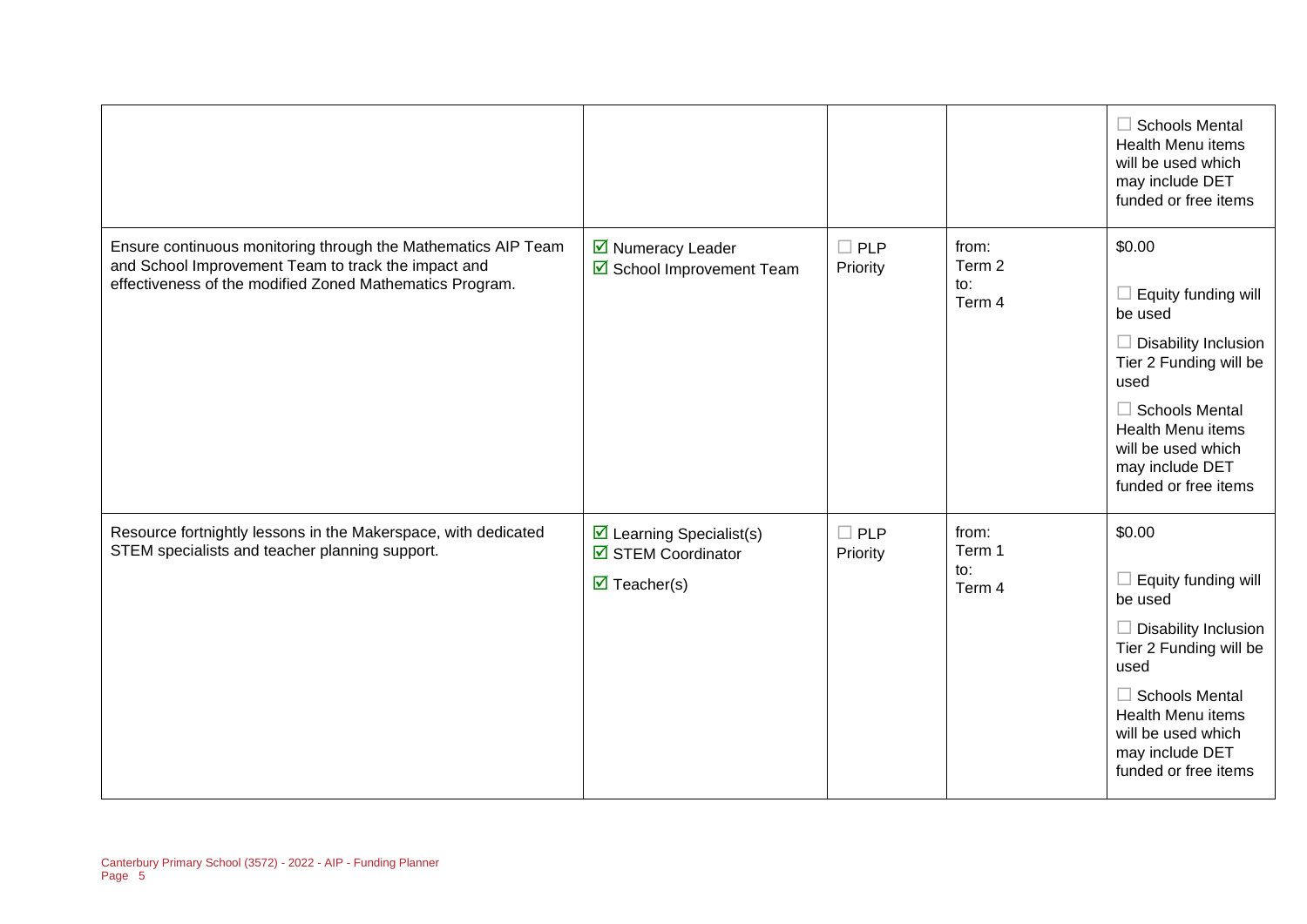| KIS <sub>2</sub><br>Priority 2022 Dimension                                                                                                                                                                          | Wellbeing - Effectively mobilise available resources to support students' wellbeing and mental health, especially the most vulnerable                                                                                                                                                                                                                                                                         |                                                                                                                                                                                                                                                        |                                 |                                  |                                                                                                                                                                                                                                                      |
|----------------------------------------------------------------------------------------------------------------------------------------------------------------------------------------------------------------------|---------------------------------------------------------------------------------------------------------------------------------------------------------------------------------------------------------------------------------------------------------------------------------------------------------------------------------------------------------------------------------------------------------------|--------------------------------------------------------------------------------------------------------------------------------------------------------------------------------------------------------------------------------------------------------|---------------------------------|----------------------------------|------------------------------------------------------------------------------------------------------------------------------------------------------------------------------------------------------------------------------------------------------|
| <b>Actions</b>                                                                                                                                                                                                       |                                                                                                                                                                                                                                                                                                                                                                                                               | Deliver professional learning opportunities to develop staff capacity to better support students' wellbeing and mental health needs.<br>Develop and implement a developmental scope and sequence for Health, taught by classroom teachers in Prep - 6. |                                 |                                  |                                                                                                                                                                                                                                                      |
| <b>Outcomes</b>                                                                                                                                                                                                      | - Teacher understanding, practice and knowledge positively influenced by professional learning, ensuring individual student needs<br>are catered for.<br>- Shared understanding between students, staff and parents regarding wellbeing programs, policies and processes at Canterbury<br>PS.<br>- Increased professional dialogue regarding student wellbeing, evident at team meetings, planning days, etc. |                                                                                                                                                                                                                                                        |                                 |                                  |                                                                                                                                                                                                                                                      |
| <b>Success Indicators</b>                                                                                                                                                                                            | Opinion data, specifically Attitudes to School Survey Data and Parent Opinion Survey.<br>- Health Scope and Sequence, including associated lesson plans and timetables.<br>- Professional learning plans.                                                                                                                                                                                                     |                                                                                                                                                                                                                                                        |                                 |                                  |                                                                                                                                                                                                                                                      |
| <b>Activities and Milestones</b>                                                                                                                                                                                     |                                                                                                                                                                                                                                                                                                                                                                                                               | <b>People Responsible</b>                                                                                                                                                                                                                              | Is this a PL<br><b>Priority</b> | When                             | <b>Funding Streams</b>                                                                                                                                                                                                                               |
| Teaching staff and integration aides to participate in the Inclusive<br>Classrooms Training, which will support teachers to better<br>understand and cater for individual learning difficulties and<br>disabilities. |                                                                                                                                                                                                                                                                                                                                                                                                               | $\triangleright$ Education Support<br>$\overline{\mathbf{M}}$ Leadership Team<br>$\triangledown$ Teacher(s)                                                                                                                                            | $\overline{M}$ PLP<br>Priority  | from:<br>Term 1<br>to:<br>Term 2 | \$2,477.00<br>$\triangleright$ Equity funding will<br>be used<br>$\Box$ Disability Inclusion<br>Tier 2 Funding will be<br>used<br>$\Box$ Schools Mental<br><b>Health Menu items</b><br>will be used which<br>may include DET<br>funded or free items |
| Engage external providers, such as psychologists and speech<br>pathologists, to deliver professional learning for staff regarding<br>mental health and other wellbeing concerns.                                     |                                                                                                                                                                                                                                                                                                                                                                                                               | $\triangleright$ Assistant Principal<br>$\triangleright$ Learning Specialist(s)                                                                                                                                                                        | $\Box$ PLP<br>Priority          | from:<br>Term 1                  | \$0.00                                                                                                                                                                                                                                               |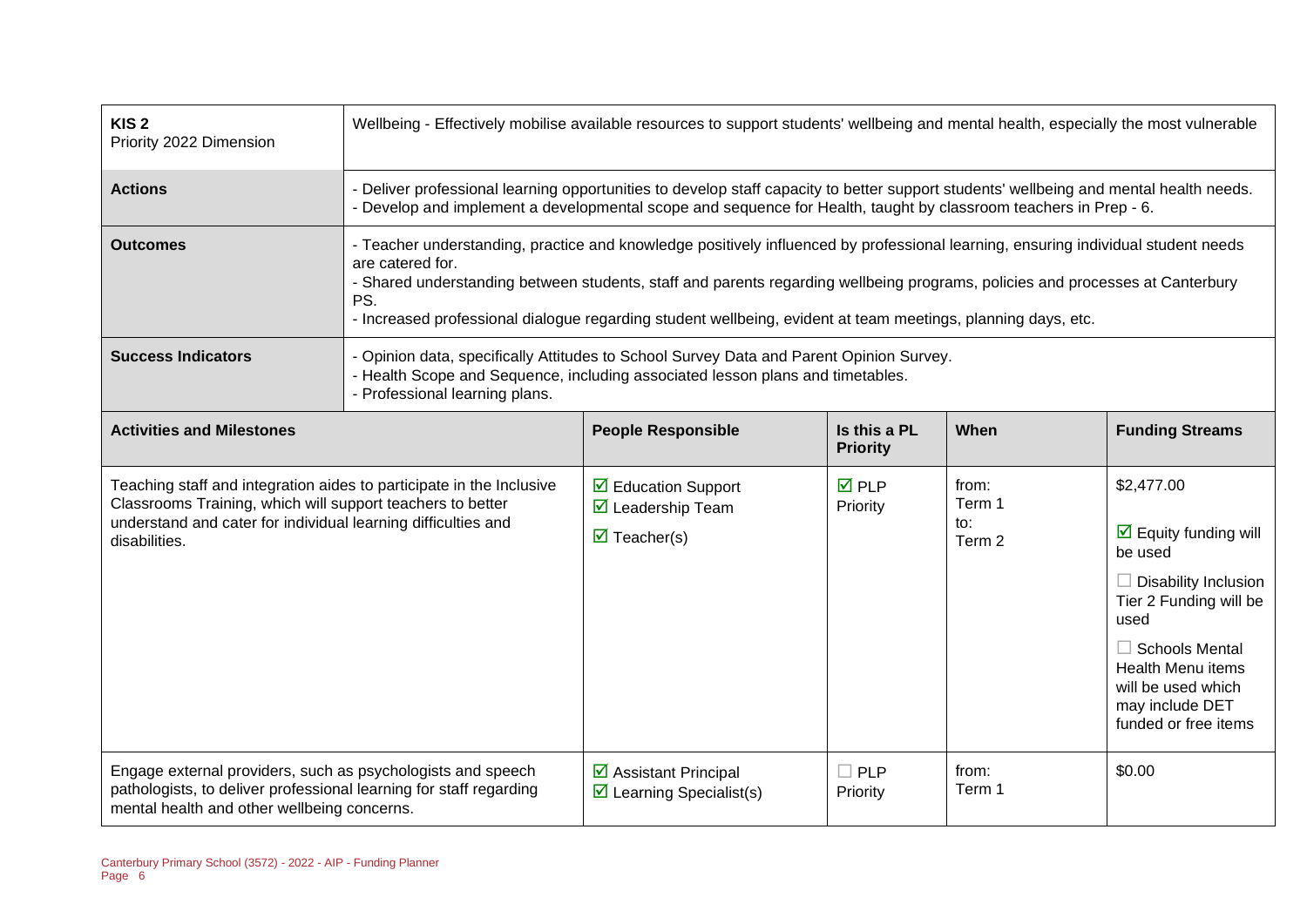|                                                                                                                               |                                                                                                        |                                | to:<br>Term 4                    | Equity funding will<br>be used<br>$\Box$ Disability Inclusion<br>Tier 2 Funding will be<br>used<br><b>Schools Mental</b><br><b>Health Menu items</b><br>will be used which<br>may include DET<br>funded or free items |
|-------------------------------------------------------------------------------------------------------------------------------|--------------------------------------------------------------------------------------------------------|--------------------------------|----------------------------------|-----------------------------------------------------------------------------------------------------------------------------------------------------------------------------------------------------------------------|
| Provide specialist teaching staff with professional learning in<br>regards to student engagement and behaviour management.    | ☑ Assistant Principal                                                                                  | $\overline{M}$ PLP<br>Priority | from:<br>Term 1<br>to:<br>Term 4 | \$0.00<br>Equity funding will<br>be used<br>Disability Inclusion<br>Tier 2 Funding will be<br>used<br>$\Box$ Schools Mental<br>Health Menu items<br>will be used which<br>may include DET<br>funded or free items     |
| Classroom teachers to collaboratively plan, teach and review<br>Health lessons in-line with a school-wide scope and sequence. | ☑ Assistant Principal<br>$\triangleright$ Learning Specialist(s)<br>$\overline{\mathbf{M}}$ Teacher(s) | $\overline{M}$ PLP<br>Priority | from:<br>Term 1<br>to:<br>Term 4 | \$0.00<br>Equity funding will<br>be used<br><b>Disability Inclusion</b><br>Tier 2 Funding will be<br>used                                                                                                             |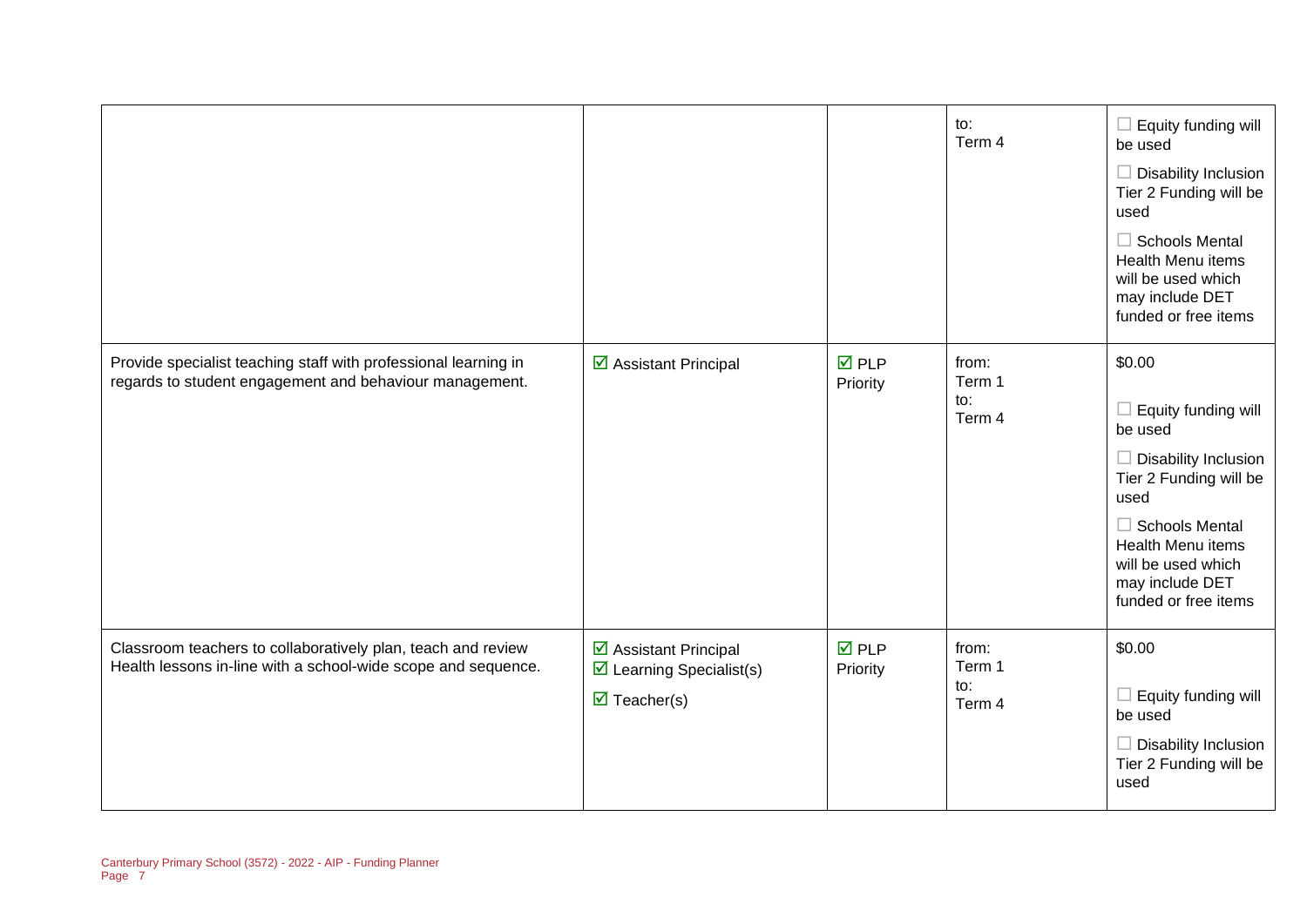|                                                                                                                                                                                                              |                                                                                                    |                           |                                  | $\Box$ Schools Mental<br><b>Health Menu items</b><br>will be used which<br>may include DET<br>funded or free items                                                                                                                     |
|--------------------------------------------------------------------------------------------------------------------------------------------------------------------------------------------------------------|----------------------------------------------------------------------------------------------------|---------------------------|----------------------------------|----------------------------------------------------------------------------------------------------------------------------------------------------------------------------------------------------------------------------------------|
| Explore and provide resources (including incursions) to support the<br>delivery of the Health Curriculum.                                                                                                    | ☑ Assistant Principal<br>$\boxtimes$ Learning Specialist(s)<br>$\triangledown$ Teacher(s)          | $\square$ PLP<br>Priority | from:<br>Term 1<br>to:<br>Term 4 | \$0.00<br>$\Box$ Equity funding will<br>be used<br>$\Box$ Disability Inclusion<br>Tier 2 Funding will be<br>used<br>$\Box$ Schools Mental<br><b>Health Menu items</b><br>will be used which<br>may include DET<br>funded or free items |
| Formalise a Wellbeing and Inclusion Team to oversee student<br>wellbeing initiatives school-wide, with representatives from each<br>learning centre, the leadership team and the School Improvement<br>Team. | ☑ Assistant Principal<br>$\triangleright$ Learning Specialist(s)<br>$\triangledown$ Wellbeing Team | $\Box$ PLP<br>Priority    | from:<br>Term 1<br>to:<br>Term 4 | \$0.00<br>$\Box$ Equity funding will<br>be used<br>$\Box$ Disability Inclusion<br>Tier 2 Funding will be<br>used<br>$\Box$ Schools Mental<br>Health Menu items<br>will be used which<br>may include DET<br>funded or free items        |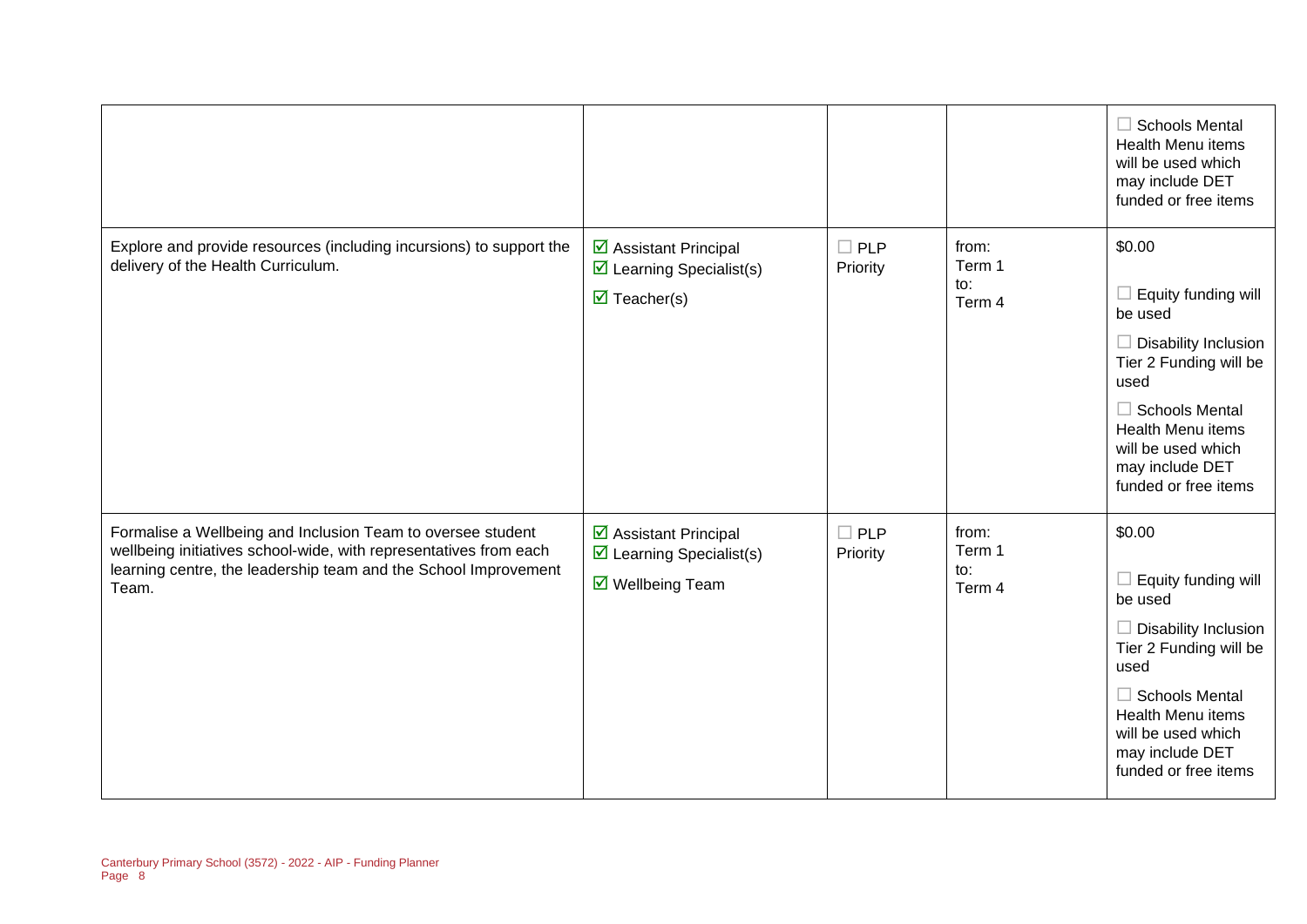| Goal 2                                                                 | To maximise learning growth and achievement for all students.                                                                                                                                                                                                                                                                   |                                                                                                                                                                                                                                           |  |  |  |
|------------------------------------------------------------------------|---------------------------------------------------------------------------------------------------------------------------------------------------------------------------------------------------------------------------------------------------------------------------------------------------------------------------------|-------------------------------------------------------------------------------------------------------------------------------------------------------------------------------------------------------------------------------------------|--|--|--|
| 12 Month Target 2.1                                                    |                                                                                                                                                                                                                                                                                                                                 | N/A - No NAPLAN Growth data will be available in 2022, given Year 5 cohort did not participate in their Year 3 NAPLAN assessment<br>in 2020, however we plan on using other assessment data, such as Progressive Achievement Tests (PAT). |  |  |  |
| 12 Month Target 2.2                                                    | - Year 3 Numeracy to increase from 80% (2021) to 85% or above.<br>- Year 5 Reading to increase from 77% (2021) to 80% or above.                                                                                                                                                                                                 | By the end of 2022, increase the percentage of students achieving in the top two bands in NAPLAN:                                                                                                                                         |  |  |  |
| 12 Month Target 2.3                                                    | To increase the percentage of students across the school (Prep to Year 6) achieving above age expected level in teacher<br>judgements:<br>- Number and algebra from 55% (2021) to 60%.<br>- Measurement and geometry from 49% (2021) to 55%.                                                                                    |                                                                                                                                                                                                                                           |  |  |  |
| KIS <sub>1</sub><br><b>Building practice excellence</b>                | To embed consistent high-quality instructional and collaborative practices.                                                                                                                                                                                                                                                     |                                                                                                                                                                                                                                           |  |  |  |
| <b>Actions</b>                                                         | - Implement a school-wide approach to teaching grammar and punctuation.<br>- Review current literacy practice, specifically reading, and evaluate effectiveness.<br>- Develop and implement processes to support teacher planning, collaboration and development.                                                               |                                                                                                                                                                                                                                           |  |  |  |
| <b>Outcomes</b>                                                        | - Improved teacher clarity and confidence teaching grammar and punctuation.<br>- English AIP Team working collaboratively to review how reading is taught school-wide.<br>- Shared understanding of how to effectively collaborate within teaching teams.<br>- Teachers utilising available resources to support student needs. |                                                                                                                                                                                                                                           |  |  |  |
| <b>Success Indicators</b>                                              | - Explicit teaching of grammar and punctuation reflected in workplans.<br>- SWOT analysis of current reading practices captured in School Improvement Team meeting.<br>- Collaborative processes documented.                                                                                                                    |                                                                                                                                                                                                                                           |  |  |  |
| <b>Activities and Milestones</b>                                       | Is this a PL<br><b>People Responsible</b><br>When<br><b>Funding Streams</b><br><b>Priority</b>                                                                                                                                                                                                                                  |                                                                                                                                                                                                                                           |  |  |  |
| a student-free day scheduled in Term 1 2022 to implement with<br>staff | $\overline{M}$ PLP<br>\$0.00<br>Develop a scope and sequence for Grammar and Punctuation, with<br>$\triangleright$ Learning Specialist(s)<br>from:<br>Term 1<br>$\overline{\mathbf{y}}$ Literacy Leader<br>Priority                                                                                                             |                                                                                                                                                                                                                                           |  |  |  |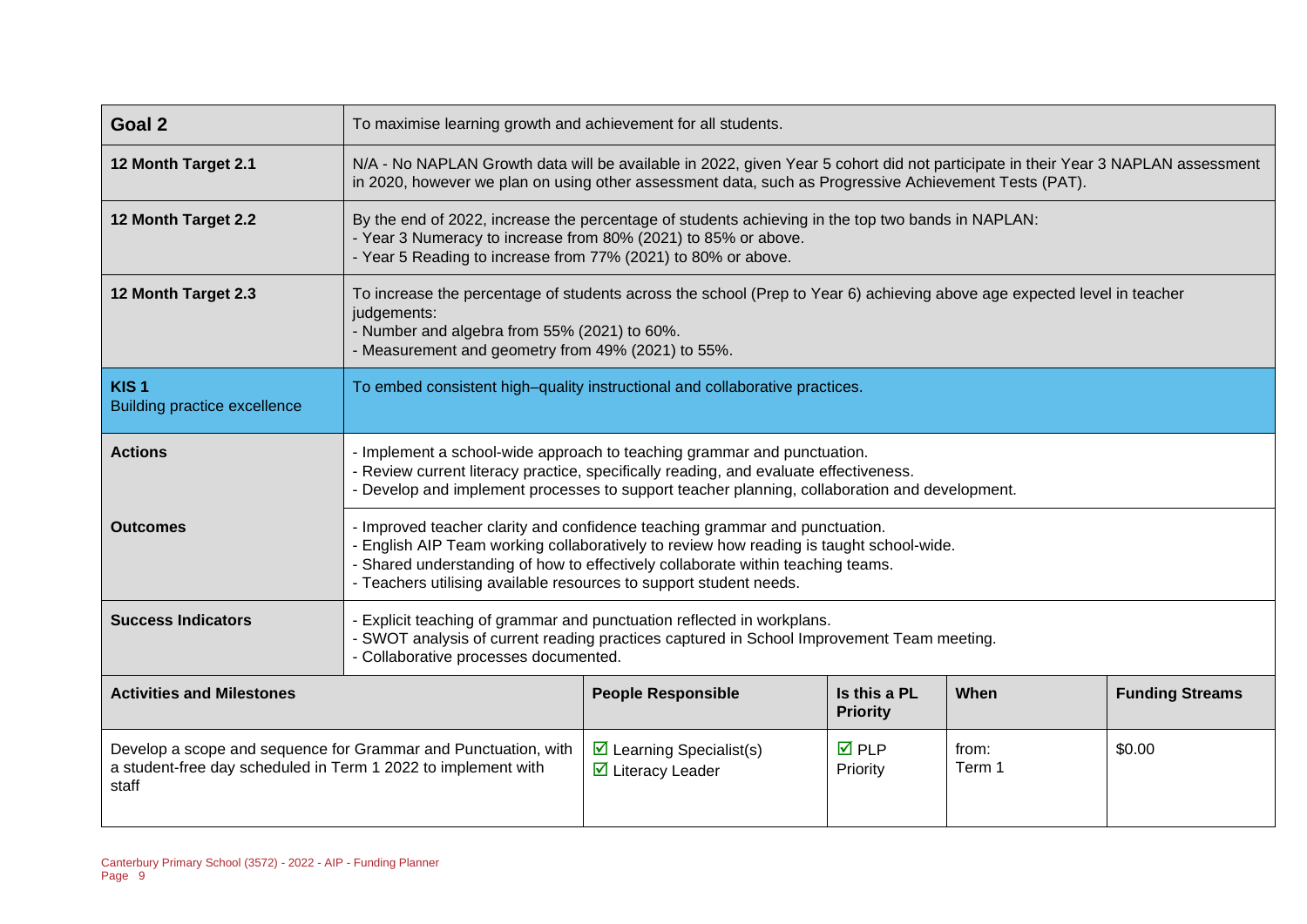|                                                                                                                                                              |                                                                                    |                        | to:<br>Term 1                    | Equity funding will<br>be used<br>Disability Inclusion<br>Tier 2 Funding will be<br>used<br><b>Schools Mental</b><br>Health Menu items<br>will be used which<br>may include DET<br>funded or free items           |
|--------------------------------------------------------------------------------------------------------------------------------------------------------------|------------------------------------------------------------------------------------|------------------------|----------------------------------|-------------------------------------------------------------------------------------------------------------------------------------------------------------------------------------------------------------------|
| Collect data on current reading practice school-wide through<br>learning walks, staff surveys and work plan moderation to identify<br>areas for improvement. | $\boxtimes$ Learning Specialist(s)<br>☑ Literacy Leader<br>School Improvement Team | $\Box$ PLP<br>Priority | from:<br>Term 1<br>to:<br>Term 3 | \$0.00<br>Equity funding will<br>be used<br>Disability Inclusion<br>Tier 2 Funding will be<br>used<br><b>Schools Mental</b><br>Health Menu items<br>will be used which<br>may include DET<br>funded or free items |
| Develop and implement consistent protocols for teaching planning<br>and collaboration.                                                                       | School Improvement Team                                                            | $\Box$ PLP<br>Priority | from:<br>Term 1<br>to:<br>Term 4 | \$0.00<br>Equity funding will<br>ш<br>be used<br>$\Box$ Disability Inclusion<br>Tier 2 Funding will be<br>used                                                                                                    |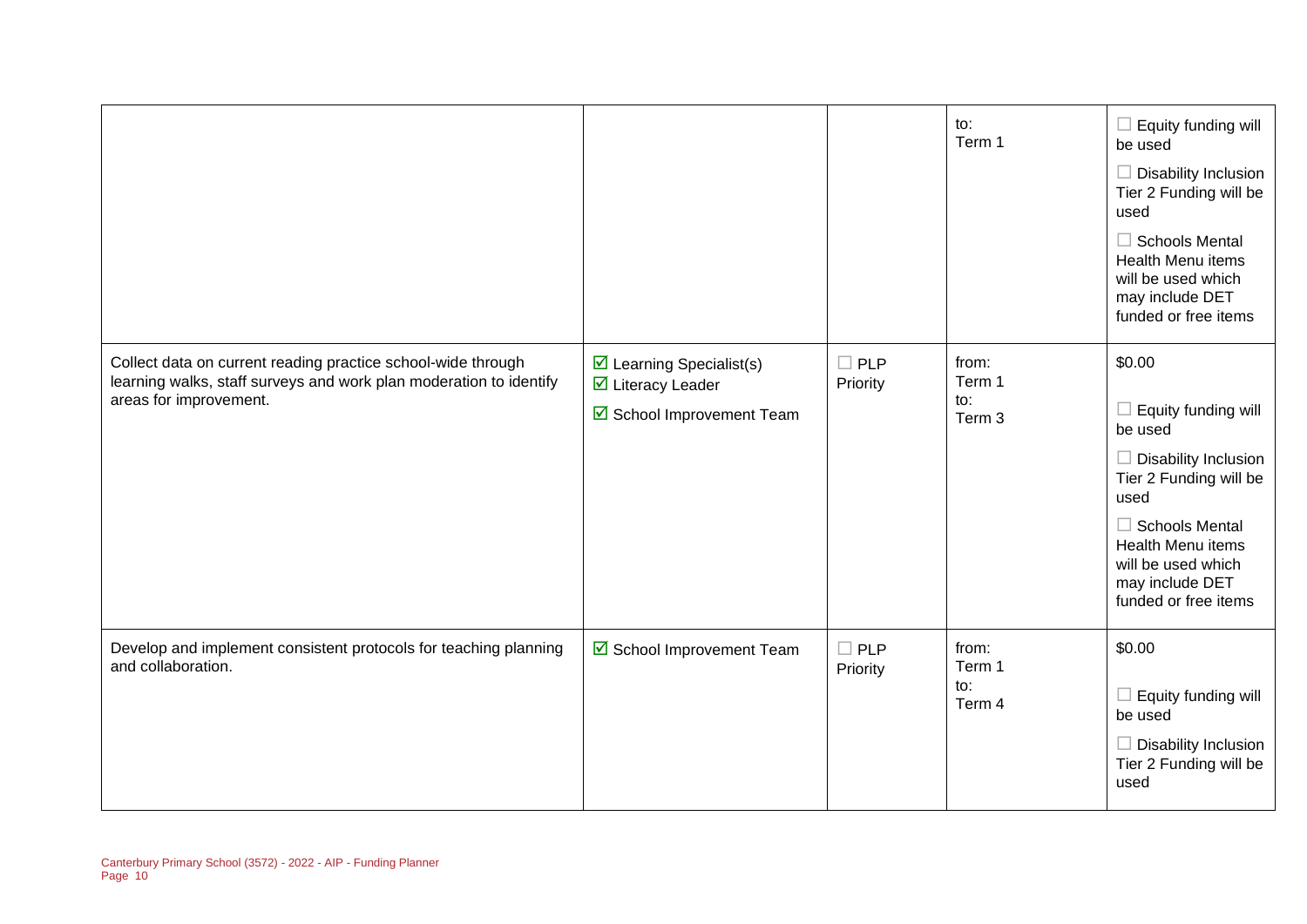|                                                                                                                   |                                                                                                                                                                                                                                                    |                                                                               |                        |                                  | $\Box$ Schools Mental<br><b>Health Menu items</b><br>will be used which<br>may include DET<br>funded or free items                                                                                                              |
|-------------------------------------------------------------------------------------------------------------------|----------------------------------------------------------------------------------------------------------------------------------------------------------------------------------------------------------------------------------------------------|-------------------------------------------------------------------------------|------------------------|----------------------------------|---------------------------------------------------------------------------------------------------------------------------------------------------------------------------------------------------------------------------------|
| Provide staff with a collaborative planning space, that is well-<br>resourced and supports teaching and learning. |                                                                                                                                                                                                                                                    | $\triangleright$ Leadership Team                                              | $\Box$ PLP<br>Priority | from:<br>Term 1<br>to:<br>Term 1 | \$0.00<br>Equity funding will<br>be used<br>$\Box$ Disability Inclusion<br>Tier 2 Funding will be<br>used<br>$\Box$ Schools Mental<br><b>Health Menu items</b><br>will be used which<br>may include DET<br>funded or free items |
| KIS <sub>2</sub><br>Curriculum planning and<br>assessment                                                         |                                                                                                                                                                                                                                                    | To build the capacity of teachers to utilise data and differentiate learning. |                        |                                  |                                                                                                                                                                                                                                 |
| <b>Actions</b>                                                                                                    | - Participate in the Professional Learning Communities (PLC) Training.<br>- Develop teacher capacity to develop and use formative assessment.<br>- Utilise formative data to inform teaching to better identify and target student learning needs. |                                                                               |                        |                                  |                                                                                                                                                                                                                                 |
| <b>Outcomes</b>                                                                                                   | - Staff have a greater depth of understanding and confidence when using and analysing data.<br>- Progression points are evidence-based and aligned to achievement standards, rather than a comparison against the cohort.                          |                                                                               |                        |                                  |                                                                                                                                                                                                                                 |
| <b>Success Indicators</b>                                                                                         | - Achievement data (Progression points, NAPLAN and PAT data).<br>- Teacher workplans.<br>- Professional Learning Plans.                                                                                                                            |                                                                               |                        |                                  |                                                                                                                                                                                                                                 |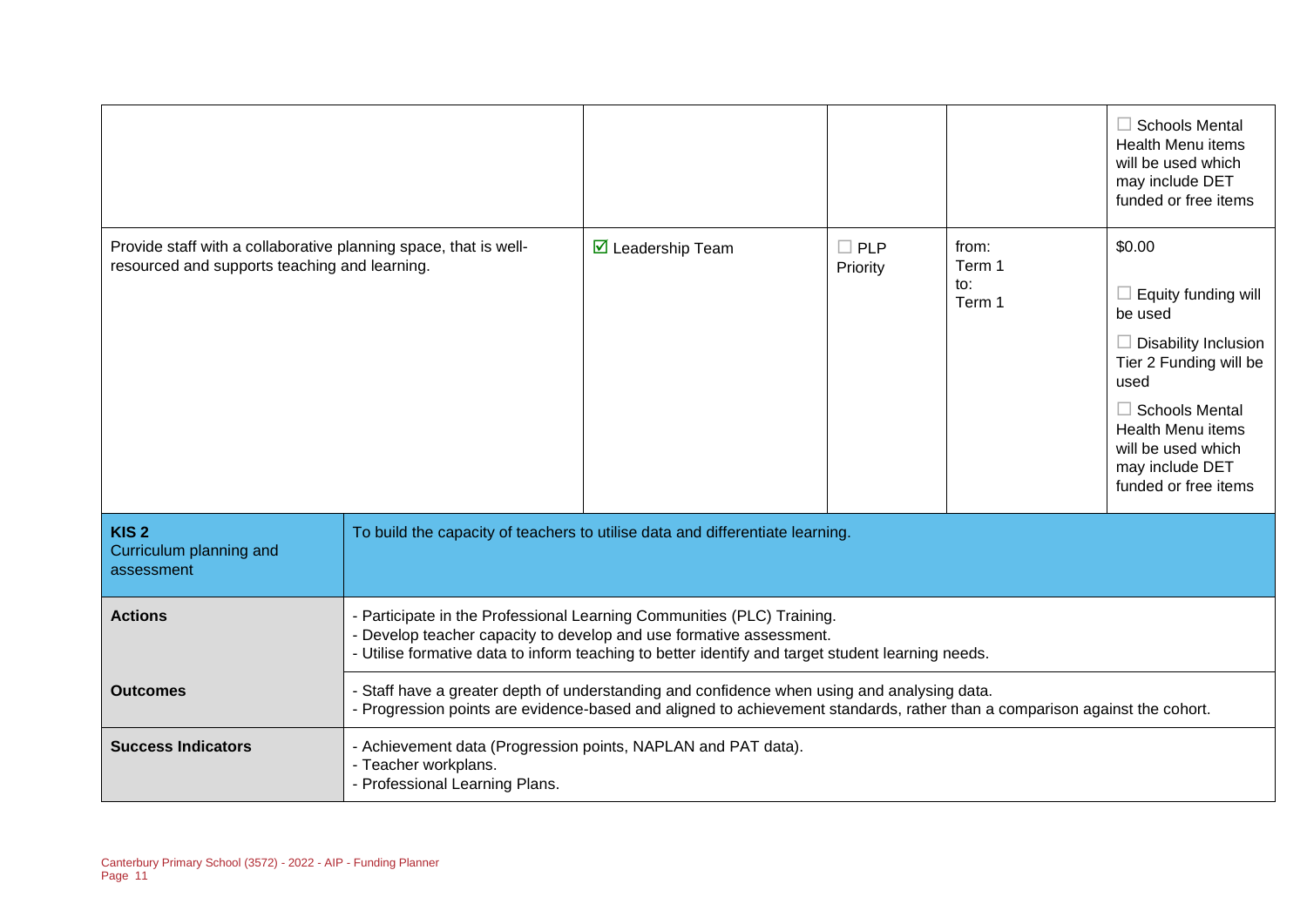| <b>Activities and Milestones</b>                                                                                                                         | <b>People Responsible</b>                                                     | Is this a PL<br><b>Priority</b> | When                             | <b>Funding Streams</b>                                                                                                                                                                                                   |
|----------------------------------------------------------------------------------------------------------------------------------------------------------|-------------------------------------------------------------------------------|---------------------------------|----------------------------------|--------------------------------------------------------------------------------------------------------------------------------------------------------------------------------------------------------------------------|
| Complete PLC Training.                                                                                                                                   | $\overline{\mathsf{M}}$ All Staff                                             | $\overline{M}$ PLP<br>Priority  | from:<br>Term 3<br>to:<br>Term 4 | \$0.00<br>Equity funding will<br>be used<br>Disability Inclusion<br>Tier 2 Funding will be<br>used<br>$\Box$ Schools Mental<br><b>Health Menu items</b><br>will be used which<br>may include DET<br>funded or free items |
| Utilise the Professional Learning Plan and engage external<br>providers, such as Glen Pearsall, to explore formative assessment.                         | $\overline{\mathsf{M}}$ All Staff                                             | <b>PLP</b><br>Priority          | from:<br>Term 2<br>to:<br>Term 2 | \$0.00<br>Equity funding will<br>be used<br>$\Box$ Disability Inclusion<br>Tier 2 Funding will be<br>used<br>$\Box$ Schools Mental<br>Health Menu items<br>will be used which<br>may include DET<br>funded or free items |
| Develop data literacy of staff and deeper understanding of the<br>curriculum, through fortnightly professional learning and<br>moderation opportunities. | $\triangleright$ Learning Specialist(s)<br>$\overline{\mathbf{M}}$ Teacher(s) | $\square$ PLP<br>Priority       | from:<br>Term 1<br>to:<br>Term 4 | \$0.00<br>Equity funding will<br>be used                                                                                                                                                                                 |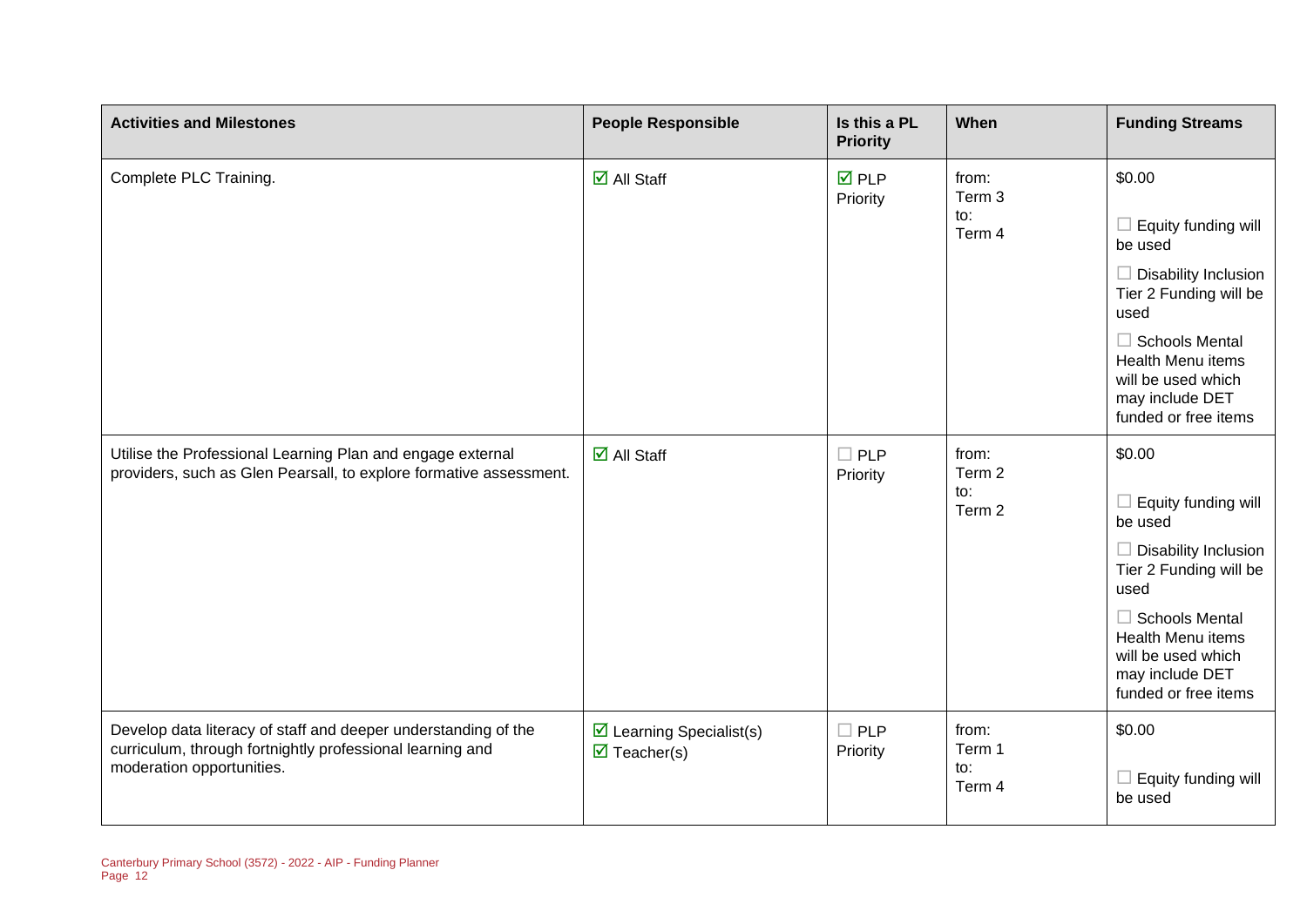|                                                 |                                                                                                                                                                                                                                                                                                                   |  |  |  | $\Box$ Disability Inclusion<br>Tier 2 Funding will be<br>used<br>$\Box$ Schools Mental<br><b>Health Menu items</b><br>will be used which<br>may include DET<br>funded or free items |
|-------------------------------------------------|-------------------------------------------------------------------------------------------------------------------------------------------------------------------------------------------------------------------------------------------------------------------------------------------------------------------|--|--|--|-------------------------------------------------------------------------------------------------------------------------------------------------------------------------------------|
| Goal 3                                          | To maximise the wellbeing of all students.                                                                                                                                                                                                                                                                        |  |  |  |                                                                                                                                                                                     |
| 12 Month Target 3.1                             | By the end of 2022, increase the percentage of positive endorsement in the student AToSS—question specific level:<br>'I can recover in a short time when something bad happens to me' from 87% (2021) to 92% or above<br>'Students at this school treat each other with respect' from 75% (2021) to 82% or above. |  |  |  |                                                                                                                                                                                     |
| 12 Month Target 3.2                             | By the end of 2022, increase the percentage of positive endorsement in the Parent Opinion Survey:<br>School improvement from 67% (2021) to 75% or above<br>Confidence and resiliency from 74% (2021) to 80% or above                                                                                              |  |  |  |                                                                                                                                                                                     |
| 12 Month Target 3.3                             | By the end of 2022, increase the percentage of positive endorsement in the Staff Opinion Survey:<br>- Shielding and buffering from 72% (2021) to 76%.<br>- Staff trust in colleagues from 81% (2021) to 85%.<br>- Parent and community involvement from 77% (2021) to 85%.                                        |  |  |  |                                                                                                                                                                                     |
| KIS <sub>1</sub><br><b>Health and wellbeing</b> | To build and sustain a consistent whole school wellbeing framework.                                                                                                                                                                                                                                               |  |  |  |                                                                                                                                                                                     |
| <b>Actions</b>                                  | - To implement and monitor the effectiveness of the CPS Wellbeing Framework.                                                                                                                                                                                                                                      |  |  |  |                                                                                                                                                                                     |
| <b>Outcomes</b>                                 | - Shared understanding between school and home regarding policies, processes and programs that are provided to support student<br>wellbeing at Canterbury Primary School.<br>- Wellbeing Framework utilised by CPS staff to better support students and families.                                                 |  |  |  |                                                                                                                                                                                     |
| <b>Success Indicators</b>                       | - Parent and student feedback collected through surveys and focus groups<br>- Wellbeing Framework (both original and revised documents)<br>- Opinion Surveys                                                                                                                                                      |  |  |  |                                                                                                                                                                                     |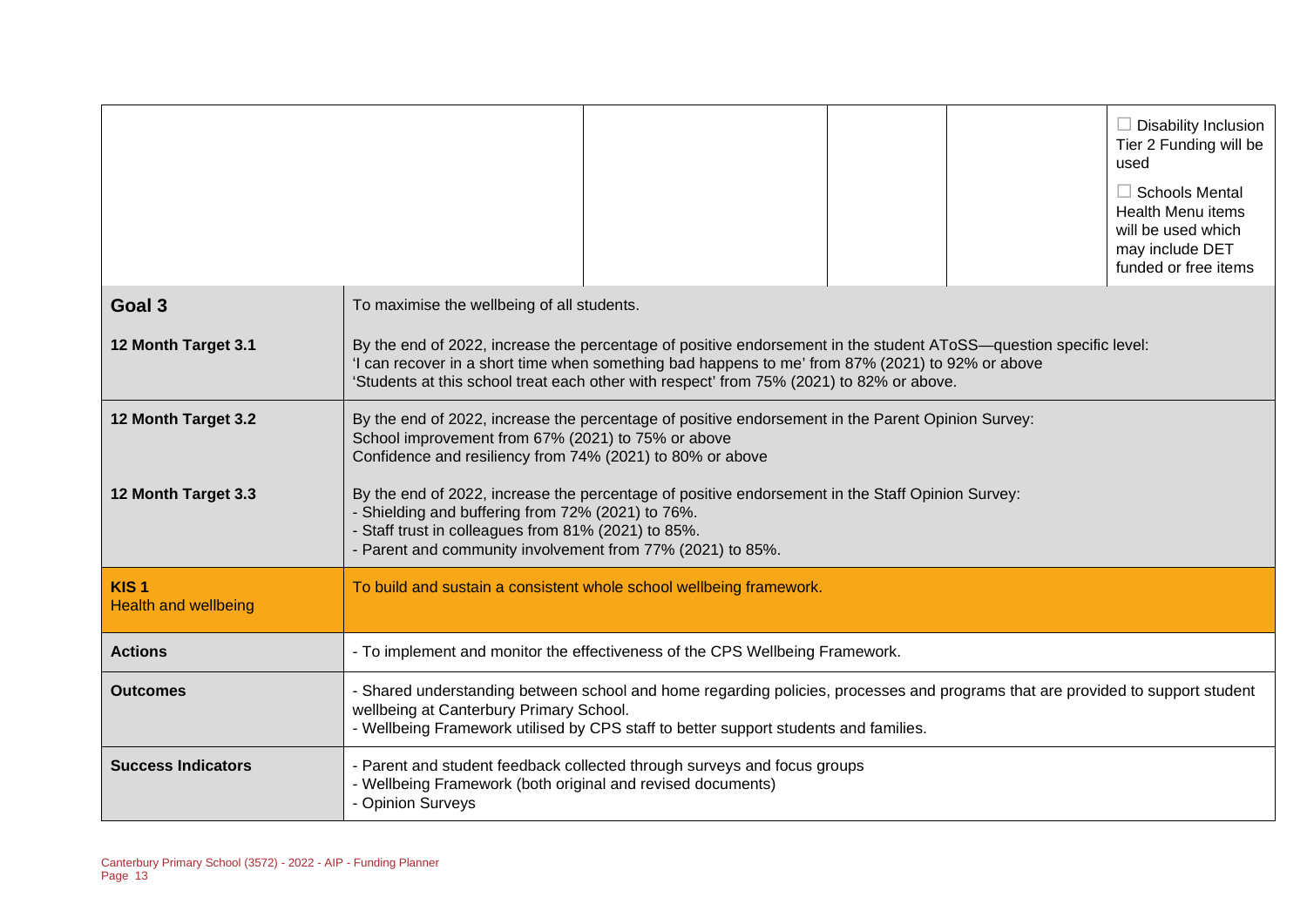| <b>Activities and Milestones</b>                                                                                                                                  | <b>People Responsible</b>                                                                             | Is this a PL<br><b>Priority</b> | When                                        | <b>Funding Streams</b>                                                                                                                                                                                                          |
|-------------------------------------------------------------------------------------------------------------------------------------------------------------------|-------------------------------------------------------------------------------------------------------|---------------------------------|---------------------------------------------|---------------------------------------------------------------------------------------------------------------------------------------------------------------------------------------------------------------------------------|
| Seek student and parent feedback regarding Wellbeing Framework<br>through focus groups, workshops, surveys, etc                                                   | ☑ Assistant Principal<br>$\boxtimes$ Learning Specialist(s)<br>$\overline{\mathbf{M}}$ Wellbeing Team | $\Box$ PLP<br>Priority          | from:<br>Term 1<br>to:<br>Term 1            | \$0.00<br>Equity funding will<br>be used<br>$\Box$ Disability Inclusion<br>Tier 2 Funding will be<br>used<br>$\Box$ Schools Mental<br><b>Health Menu items</b><br>will be used which<br>may include DET<br>funded or free items |
| Launch Wellbeing Framework for students, staff and parents, which<br>includes updating any relevant policies and information accessible<br>on our school website. | ☑ Assistant Principal<br>$\triangleright$ Learning Specialist(s)                                      | $\Box$ PLP<br>Priority          | from:<br>Term 2<br>to:<br>Term <sub>3</sub> | \$0.00<br>$\Box$ Equity funding will<br>be used<br>Disability Inclusion<br>Tier 2 Funding will be<br>used<br>$\Box$ Schools Mental<br><b>Health Menu items</b><br>will be used which<br>may include DET<br>funded or free items |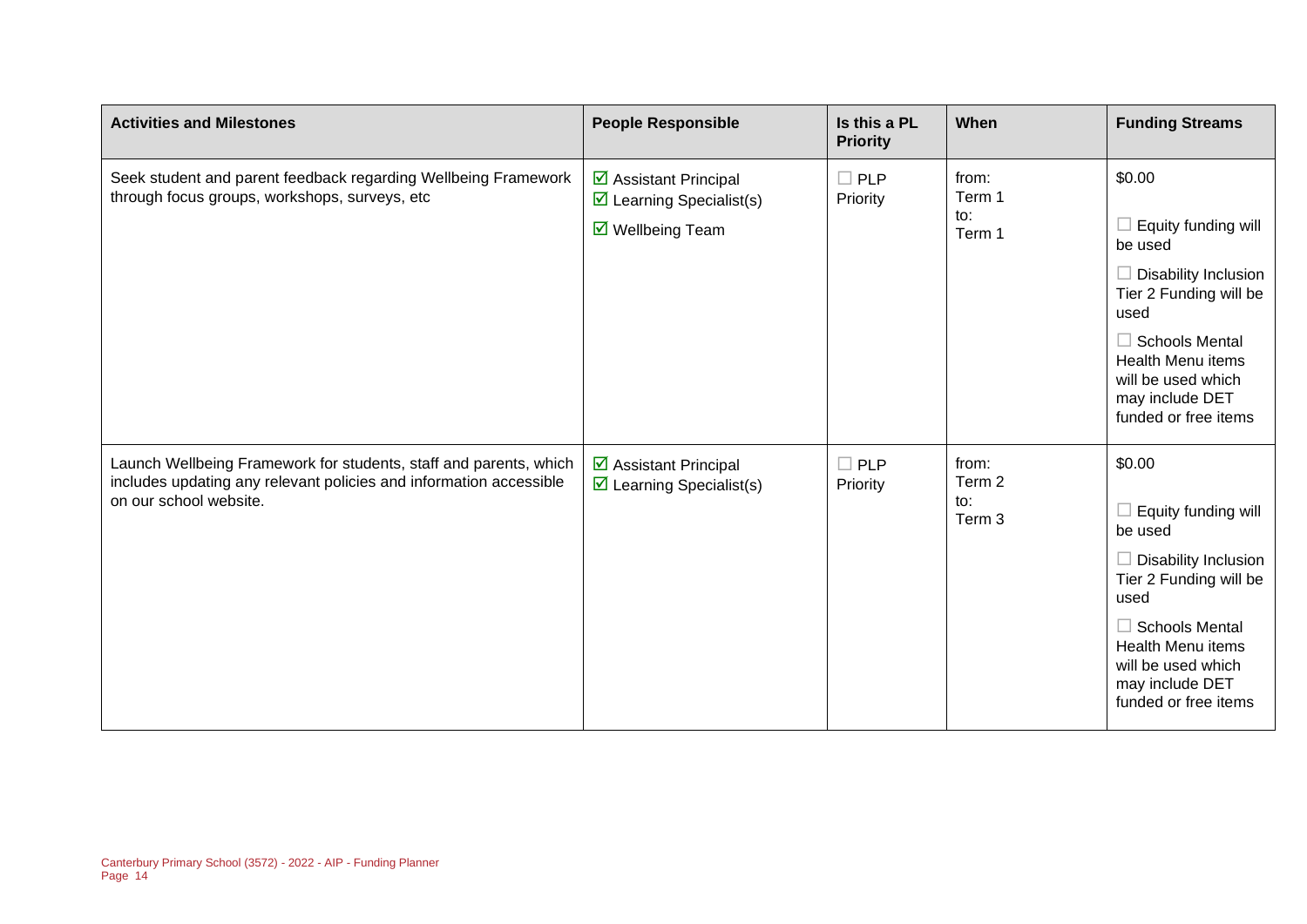## **Funding Planner**

## Summary of Budget and Allocated Funding

| <b>Summary of Budget</b>            | School's total funding (\$) | <b>Funding Allocated in activities (\$)</b> | Still available/shortfall |
|-------------------------------------|-----------------------------|---------------------------------------------|---------------------------|
| <b>Equity Funding</b>               | \$2,477.00                  | \$2,477.00                                  | \$0.00                    |
| Disability Inclusion Tier 2 Funding | \$0.00                      | \$0.00                                      | \$0.00                    |
| Schools Mental Health Fund and Menu | \$0.00                      | \$0.00                                      | \$0.00                    |
| <b>Total</b>                        | \$2,477.00                  | \$2,477.00                                  | \$0.00                    |

## Activities and Milestones – Total Budget

| <b>Activities and Milestones</b>                                                                                                                                                                                  | <b>Budget</b> |
|-------------------------------------------------------------------------------------------------------------------------------------------------------------------------------------------------------------------|---------------|
| Teaching staff and integration aides to participate in the Inclusive<br>Classrooms Training, which will support teachers to better understand<br>and cater for individual learning difficulties and disabilities. | \$2,477.00    |
| Totals                                                                                                                                                                                                            | \$2,477.00    |

## Activities and Milestones - Equity Funding

| <b>Activities and Milestones</b>                                                                                                                                                                                  | When                             | <b>Funding allocated (\$)</b> | Category        |
|-------------------------------------------------------------------------------------------------------------------------------------------------------------------------------------------------------------------|----------------------------------|-------------------------------|-----------------|
| Teaching staff and integration aides to participate in the Inclusive<br>Classrooms Training, which will support teachers to better understand<br>and cater for individual learning difficulties and disabilities. | from:<br>Term 1<br>to:<br>Term 2 | \$2,477.00                    | $\boxtimes$ CRT |
| <b>Totals</b>                                                                                                                                                                                                     |                                  | \$2,477.00                    |                 |

### Activities and Milestones - Disability Inclusion Funding

| <b>Activities and Milestones</b> | When | <b>Funding allocated (\$)</b> | Category |
|----------------------------------|------|-------------------------------|----------|
| Totals                           |      | \$0.00                        |          |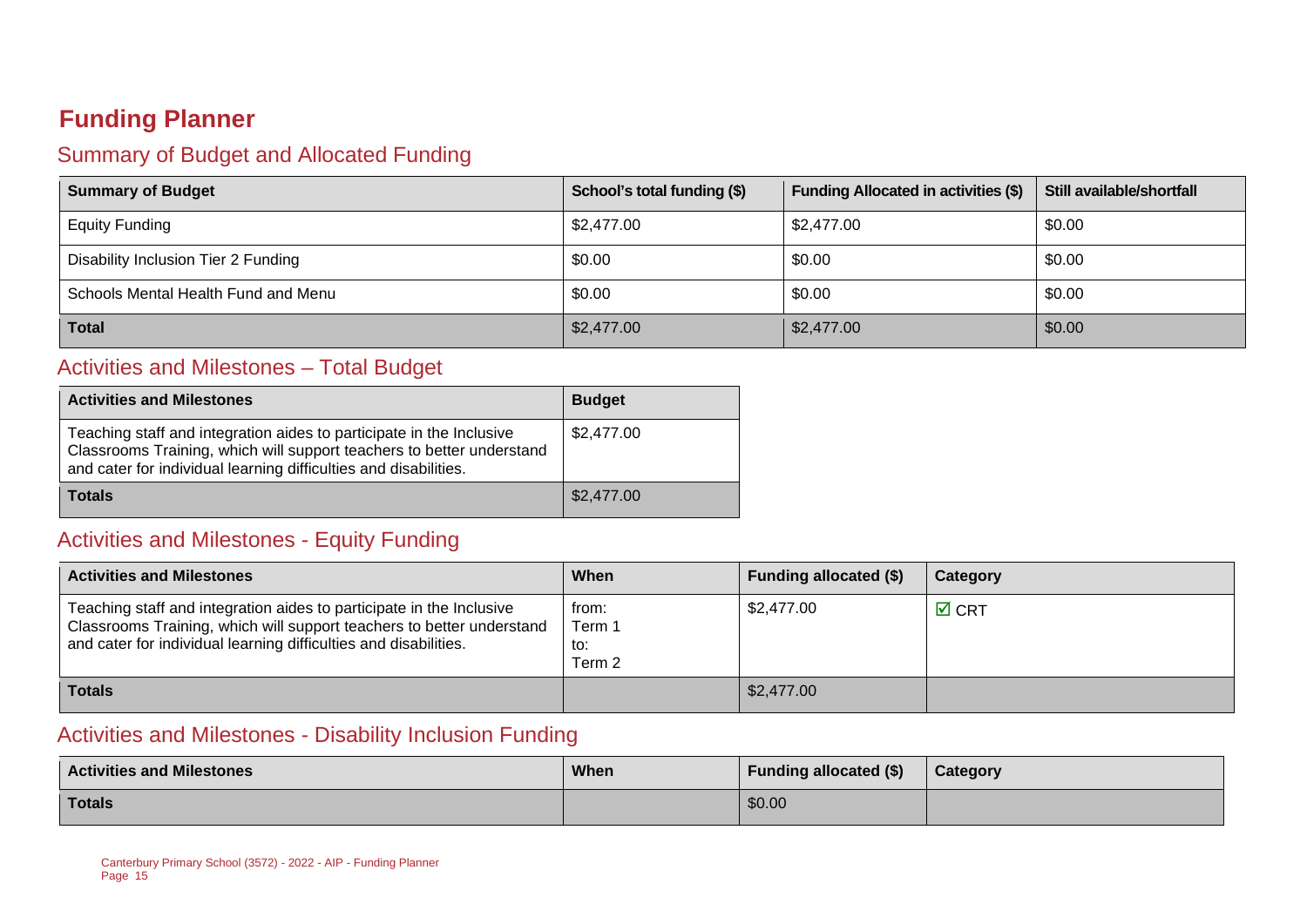#### Activities and Milestones - Schools Mental Health Fund and Menu

| <b>Activities and Milestones</b> | When | <b>Funding allocated (\$)</b> | Category |
|----------------------------------|------|-------------------------------|----------|
| Totals                           |      | \$0.00                        |          |

#### Additional Funding Planner – Total Budget

| <b>Activities and Milestones</b> | <b>Budget</b> |
|----------------------------------|---------------|
| <b>Totals</b>                    | \$0.00        |

#### Additional Funding Planner – Equity Funding

| <b>Activities and Milestones</b> | When | <b>Funding allocated (\$)</b> | Category |  |
|----------------------------------|------|-------------------------------|----------|--|
| <b>Totals</b>                    |      | \$0.00                        |          |  |

#### Additional Funding Planner – Disability Inclusion Funding

| <b>Activities and Milestones</b> | <b>When</b> | <b>Funding allocated (\$)</b> | Category |
|----------------------------------|-------------|-------------------------------|----------|
| <b>Totals</b>                    |             | \$0.00                        |          |

#### Additional Funding Planner – Schools Mental Health Fund and Menu

| <b>Activities and Milestones</b> | <b>When</b> | <b>Funding allocated (\$)</b> | Category |
|----------------------------------|-------------|-------------------------------|----------|
| Totals                           |             | \$0.00                        |          |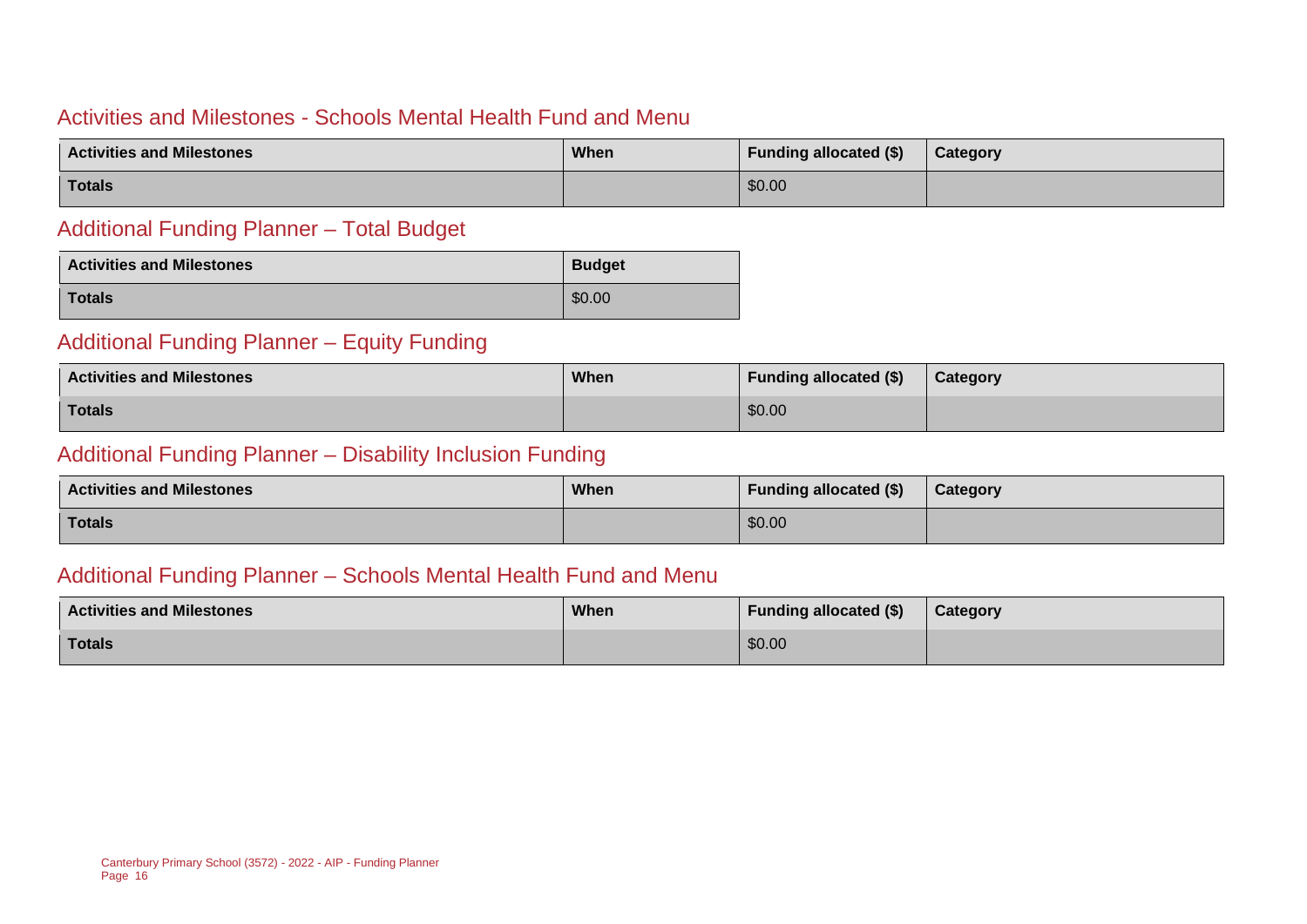# **Professional Learning and Development Plan**

| <b>Professional Learning</b><br><b>Priority</b>                                                                                                                                                                                         | Who                                                                                                                        | When                             | <b>Key Professional Learning</b><br><b>Strategies</b>                                                                                                                                                              | <b>Organisational Structure</b>                                                                             | <b>Expertise Accessed</b>                                                                                                                                                         | Where                           |
|-----------------------------------------------------------------------------------------------------------------------------------------------------------------------------------------------------------------------------------------|----------------------------------------------------------------------------------------------------------------------------|----------------------------------|--------------------------------------------------------------------------------------------------------------------------------------------------------------------------------------------------------------------|-------------------------------------------------------------------------------------------------------------|-----------------------------------------------------------------------------------------------------------------------------------------------------------------------------------|---------------------------------|
| Engage staff, students and<br>challenge partners in a<br>review of our Zoned Maths<br>Program.                                                                                                                                          | $\overline{\mathbf{z}}$ Assistant<br>Principal<br>$\overline{\mathbf{M}}$ Numeracy<br>Leader<br>$\triangleright$ Principal | from:<br>Term 1<br>to:<br>Term 1 | $\overline{\mathbf{z}}$ Collaborative<br>Inquiry/Action Research<br>team<br>$\triangledown$ Peer observation<br>including feedback and<br>reflection<br>$\boxtimes$ Student voice, including<br>input and feedback | ☑ Formal School Meeting /<br>Internal Professional<br><b>Learning Sessions</b>                              | $\overline{M}$ SEIL<br>☑ School improvement<br>partnerships<br>$\overline{\mathbf{M}}$ Internal staff<br>$\triangleright$ Learning Specialist<br>$\triangleright$ Numeracy leader | $\overline{\mathsf{M}}$ On-site |
| Make adjustments to the<br>Zoning Program based on<br>findings and<br>recommendations, and<br>re-launch the program<br>school-wide.                                                                                                     | $\overline{\mathbf{M}}$ Leadership<br>Team<br>☑ Numeracy<br>Leader<br>$\overline{\mathbf{z}}$ Teacher(s)                   | from:<br>Term 1<br>to:<br>Term 2 | $\overline{\mathbf{2}}$ Collaborative<br>Inquiry/Action Research<br>team<br>$\triangleright$ Curriculum development                                                                                                | ☑ Whole School Pupil<br>Free Day<br>☑ Formal School Meeting /<br>Internal Professional<br>Learning Sessions | $\overline{M}$ SEIL<br>$\triangleright$ Numeracy leader                                                                                                                           | $\overline{\mathbf{M}}$ On-site |
| Teaching staff and integration<br>aides to participate in the<br><b>Inclusive Classrooms</b><br>Training, which will support<br>teachers to better understand<br>and cater for individual<br>learning difficulties and<br>disabilities. | $\boxdot$ Education<br>Support<br>$\overline{\mathbf{M}}$ Leadership<br>Team<br>$\overline{\mathbf{M}}$ Teacher(s)         | from:<br>Term 1<br>to:<br>Term 2 | $\overline{\mathbf{2}}$ Collaborative<br>Inquiry/Action Research<br>team                                                                                                                                           | ☑ Formal School Meeting /<br><b>Internal Professional</b><br>Learning Sessions                              | $\overline{\mathbf{M}}$ Internal staff<br>$\overline{\mathbf{y}}$ Departmental<br>resources<br><b>Student Support</b><br>Services                                                 | $\overline{\mathbf{M}}$ On-site |
| Provide specialist teaching<br>staff with professional<br>learning in regards to student<br>engagement and behaviour<br>management.                                                                                                     | $\overline{\mathbf{z}}$ Assistant<br>Principal                                                                             | from:<br>Term 1<br>to:<br>Term 4 | $\boxtimes$ Individualised Reflection                                                                                                                                                                              | ☑ Formal School Meeting /<br>Internal Professional<br>Learning Sessions                                     | $\overline{\mathbf{y}}$ External consultants<br><b>OPTIONS - Croydon</b>                                                                                                          | $\overline{\mathsf{M}}$ On-site |